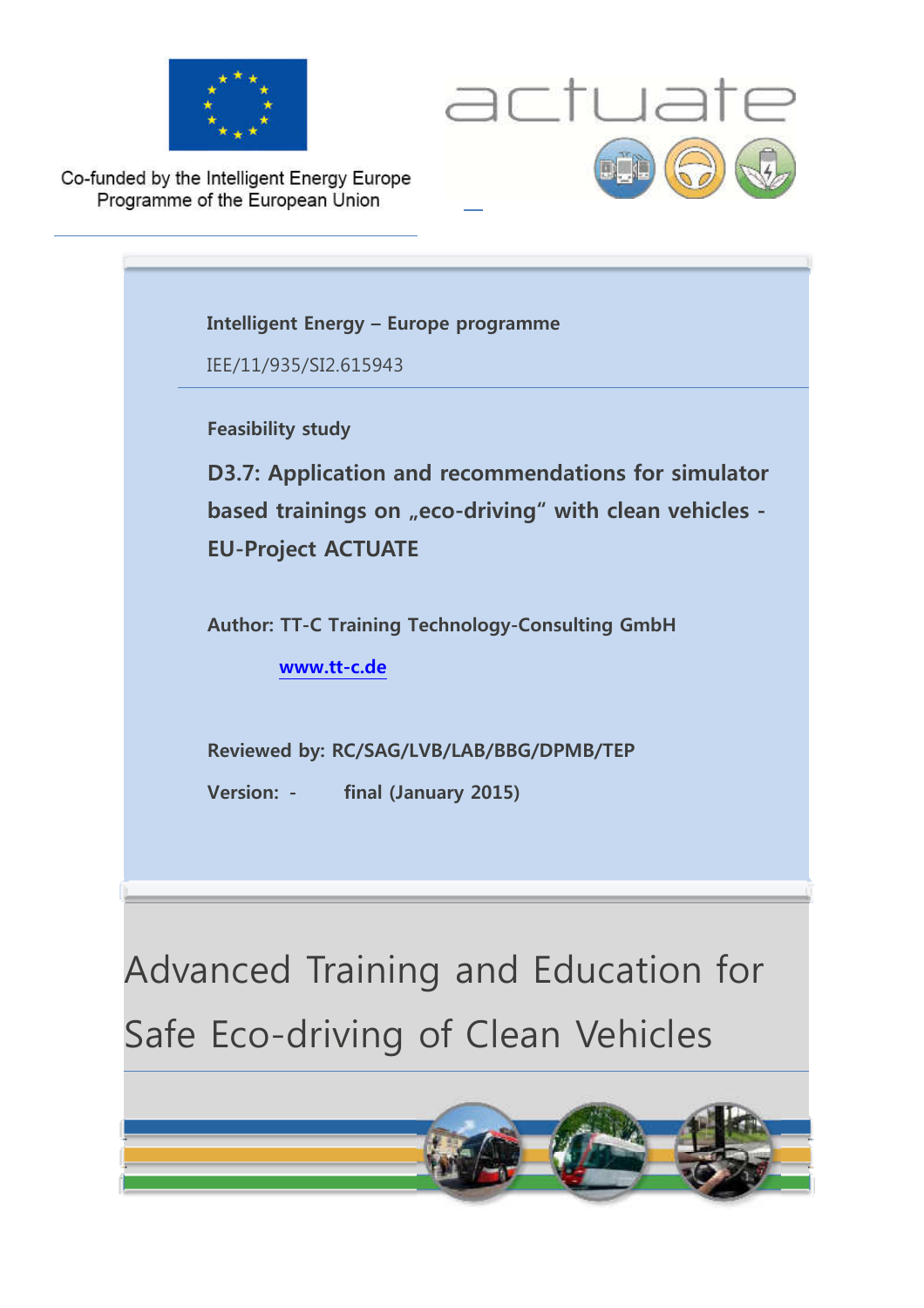# Application and recommendations for simulator based trainings on "eco-driving" with clean vehicles - EU-Project ACTUATE

### **Content**

| 1.   |                                                                                   |
|------|-----------------------------------------------------------------------------------|
| 2.   |                                                                                   |
| 3.   |                                                                                   |
| 4.   |                                                                                   |
| 5.   |                                                                                   |
| 6.   |                                                                                   |
| 6.1. |                                                                                   |
| 6.2. |                                                                                   |
| 6.3. |                                                                                   |
| 6.4. |                                                                                   |
| 6.5. |                                                                                   |
| 7.   |                                                                                   |
| 7.1. | Cost model for different scenarios using a simulator for eco-driving training  15 |
| 7.2. |                                                                                   |
| 8.   |                                                                                   |

### **Introduction:**

ACTUATE (Advanced Training and Education for Safe Eco-driving of Clean Vehicles) was a project of the EU's Intelligent Energy Europe Programme. Funded through the Executive Agency for Small and Medium-sized Enterprises (EASME), the aim of ACTUATE was to develop, test and implement advanced driver training and education concepts for safe eco-driving in the public transport sector.

This feasibility study was awarded to analyse illustration facilities and to publish recommendations for technical and organisational requirements for simulator-based safe ecodriving trainings for clean vehicles (trolley-/hybrid bus, tram).

**The sole responsibility for the content of this study lies with the authors. It does not necessarily reflect the opinion of the European Union. Neither EASME nor the European Commission are responsible for any use that may be made of the information contained therein**.



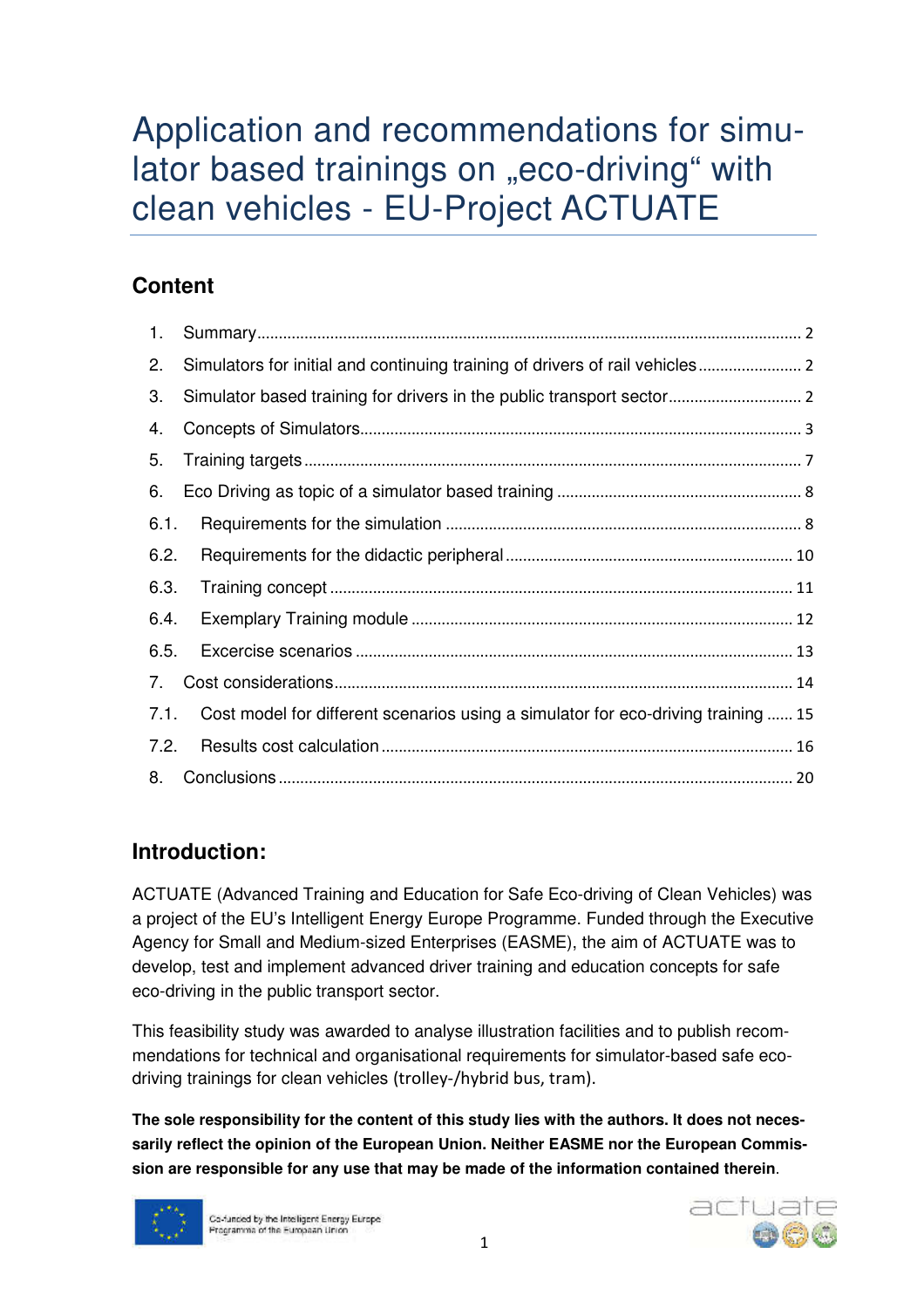# **1. Summary**

The following is a summary of the possibilities for a simulator-based training for safe and economical driving (Ecodrive) for electric driven vehicles in the public transport sector.

After discussing previous experiences on simulator-based trainings for drivers of railways, light railways, trams and Subway some technical and didactic approaches are presented. The goal is to create a technical and didactic-methodological basis for making decisions for sustainable and cost-effective implementation of trainings measures elaborated in the framework of the project ACTUATE. The cost of 4 types of simulators in different variant are calculated to support decision makers, whether a simulator is a cost-effective investigation.

### **2. Simulators for initial and continuing training of drivers of rail vehicles**

In contrast to the education and training of drivers of road vehicles (trucks, buses, cars), the use of simulators for training of drivers for rail vehicles has established in Europe since the early 1990s on a significant level.

Both operators of full-railways and operators of public transport are using this training medium. The mains reasons for the use of simulation technology in the education and training are:

- 1. High investment costs for modern train or light rail systems do not allow a provision of original equipment for education and training in the required extensive.
- 2. The usage of the route network as a result of a high frequency rates contrasts the efforts of a driving school
- 3. A standardized initial and continuing training according modern professional pedagogies and demand-oriented teaching methodological and didactic implementation is increasingly seen as a success factor in quality-assured business concepts.

### **3. Simulator based training for drivers in the public transport sector**

With the beginning of the 1990s, the German railway (Deutsche Bahn) dealt with questions about the simulator-based training of locomotive and train drivers. Today there are 17 simulators as a permanent tool used in standard training and regular continuing training for the abovementioned target group. The mid-1990s led the Munich subway to have the first simulator for the training of subway train crews in Germany. Over a period of about 10 years, between 1995 and 2005, further transport companies restructured their initial and further training for the drivers by integrating the usage of simulators.



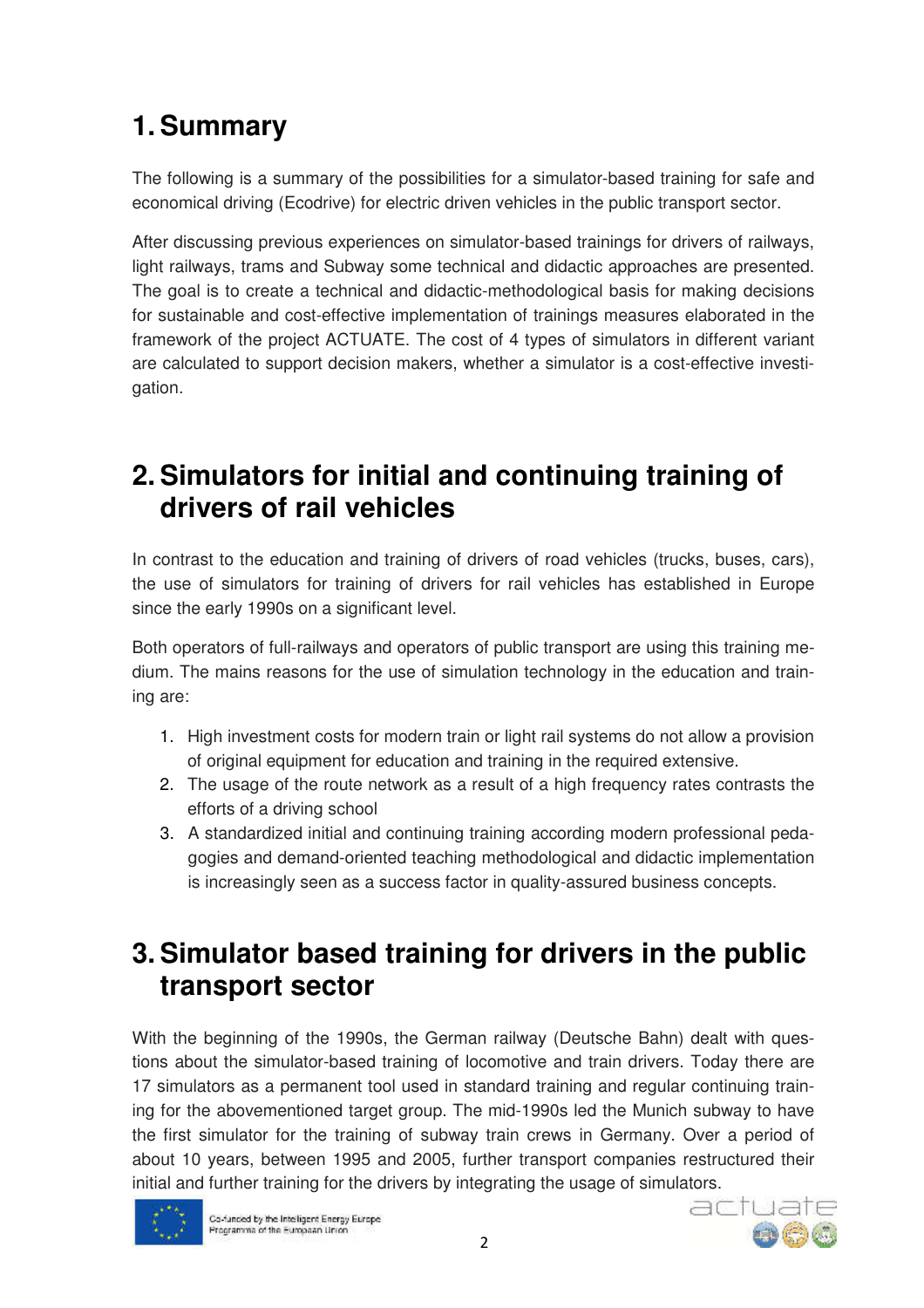These include Stuttgarter Straßenbahnen AG (SSB), Berlin Transport Services (BVG tram and BVG subway), Hamburger Hochbahn AG (HHA), Nuremberg Transport company (VAG subway and bus). Training simulators for Karlsruhe Transport Authority (VBK / AVG) and for Wiener Linien (WL) are in the feed.

From the perspective of today we can look on 20 years of experiences of using simulator based training in public transport area. All types of common electrically powered rail vehicles were simulated. To a lesser extent experiences on the simulation of diesel-powered vehicles are available. All reputable simulator manufacturers companies can demonstrate relevant references. For trolley and hybrid buses no simulators are currently known, but it may be assumed that such systems can be realized in a similar manner as for railways or busses (diesel drive).

# **4. Concepts of Simulators**

Simulator concepts for training purposes should be primarily adjusted on the needs of the Company, the trainer and the trainee. This requires a thorough needs analysis.

A simulator-based training is successful

- if the training objectives are clearly defined
- if the didactic requirements are met
- if a convincing training concept is present
- if the training is economically feasible
- and if the simulator does what is required

The needs analysis and the precise formulation of the mission objectives and goals of the training are based on a demand-driven simulator concept. This concerns not only the technical and didactic aspect of performance but also the cost aspect.

### **Classification of simulators**

In the early 1960th the usage of the simulation launched with flight training both in the civilian and military sector. Maritime and ground-based simulations followed. Since that time various classifications of simulators have emerged depending on the objectives. They substantially carry out the training requirements of aviation. From a simple procedure trainer, over cockpit and navigation trainer, to the so called "Full Flight" simulators the whole spectrum is covered. This differentiation is mainly due economic factors and training efficiency because it makes economically no sense to train simple action procedures in a full flight simulator. To ensure worldwide comparable qualifications e.g. for safety reasons, standards were created by American, European and other regulatory authorities that define minimum qualifications. As in the aviation sector simulator training is mandatory for training, license extension, etc., it is necessary to certify the simulator by the responsible national authorities.

The simulators differ in various classes in both the structural fidelity simulations, the features and quality of movement and perspective applications as well as in the efficiency



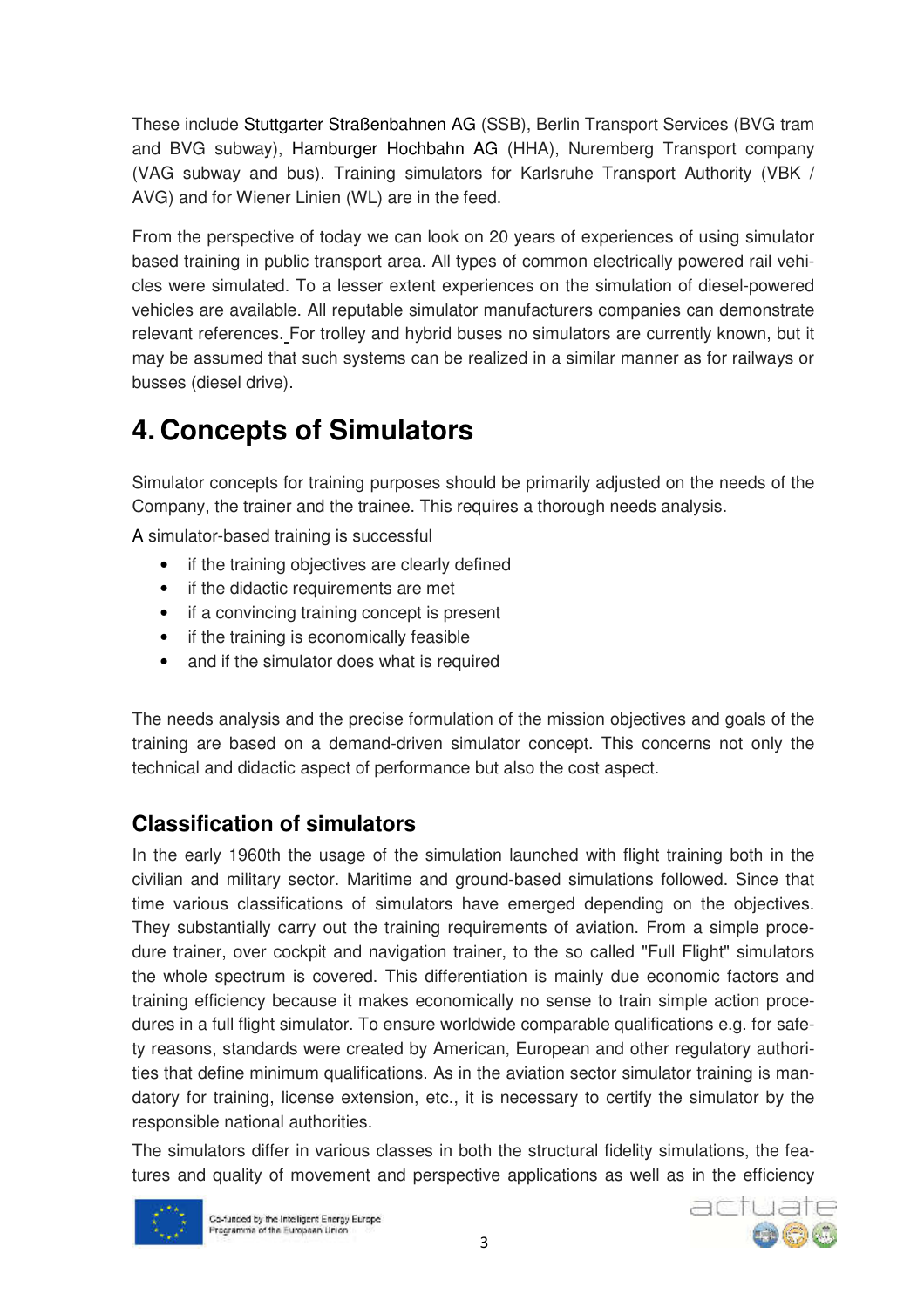and scope of the software components. The features correspond to the different training requirements.

The following classifications of the Federal Aviation Administration (FAA), is an example how in the United States "Full Flight simulators" (FFS) are differentiated. .

- **FAA FFS Level A** A motion system is required with at least three degrees of freedom. Airplanes only.
- **FAA FFS Level B** Requires three axis motion and a higher-fidelity aerodynamic model than does Level A. The lowest Ievel of helicopter flight simulator.
- **FAA FFS Level C**  Requires a motion platform with all six degrees of freedom. Also lower transport delay (latency) over Ievels A & B. The visual system must have an outside-world horizontal field of view of at least 75 degrees for each pilot.
- **FAA FFS Level D**  The highest Ievel of FFS qualification currently available. Requirements are for Level C with additions. The motion platform must have all six degrees of freedom, and the visual system must have an outside-world horizontal field of view of at least 150 degrees, with a Collimated (distant focus) display. Realistic sounds in the cockpit are required, as well as a number of special motion and visual effects.

A similar classification unfortunately has not been established for the simulator based training of rail vehicles drivers.

Looking at simulator concepts in most cases the focus is on hardware architecture and the simulated functionality of the object to be simulated. There is no universally agreed definition, but in practice different architectures have evolved, that are easy to distinguish.

| type of simulator      | Description of requirements and functionalities                                                                                                                                                                            |
|------------------------|----------------------------------------------------------------------------------------------------------------------------------------------------------------------------------------------------------------------------|
| Full-mission simulator | Closed type cabins faithful reproduction, accurate / realistic<br>equipment, motion platform (3-6 DOF), functionally faithful recre-<br>ation                                                                              |
| Full cabin simulator   | Closed type cabins faithful reproduction, accurate / realistic<br>equipment, no motion platform, seat-movement, functionally<br>faithful recreation                                                                        |
| Generic simulator      | Closed neutral cabins reproduction, learning<br>topic related<br>equipment, functional reproduction, seat movement                                                                                                         |
| Procedure simulator    | Open form, realistic simulation of the driver's workplace, seat<br>movement, vehicle-specific function simulation, learning objec-<br>tives related equipment with control and display instruments.                        |
| Desktop simulator      | Simple simulation of a driver's workplace or individual user mod-<br>ules, learning objectives related equipment with control and dis-<br>play elements, functional logic software control, neutral or vehicle<br>specific |

Table 1: Types of Simulators – Description of requirements and functionality



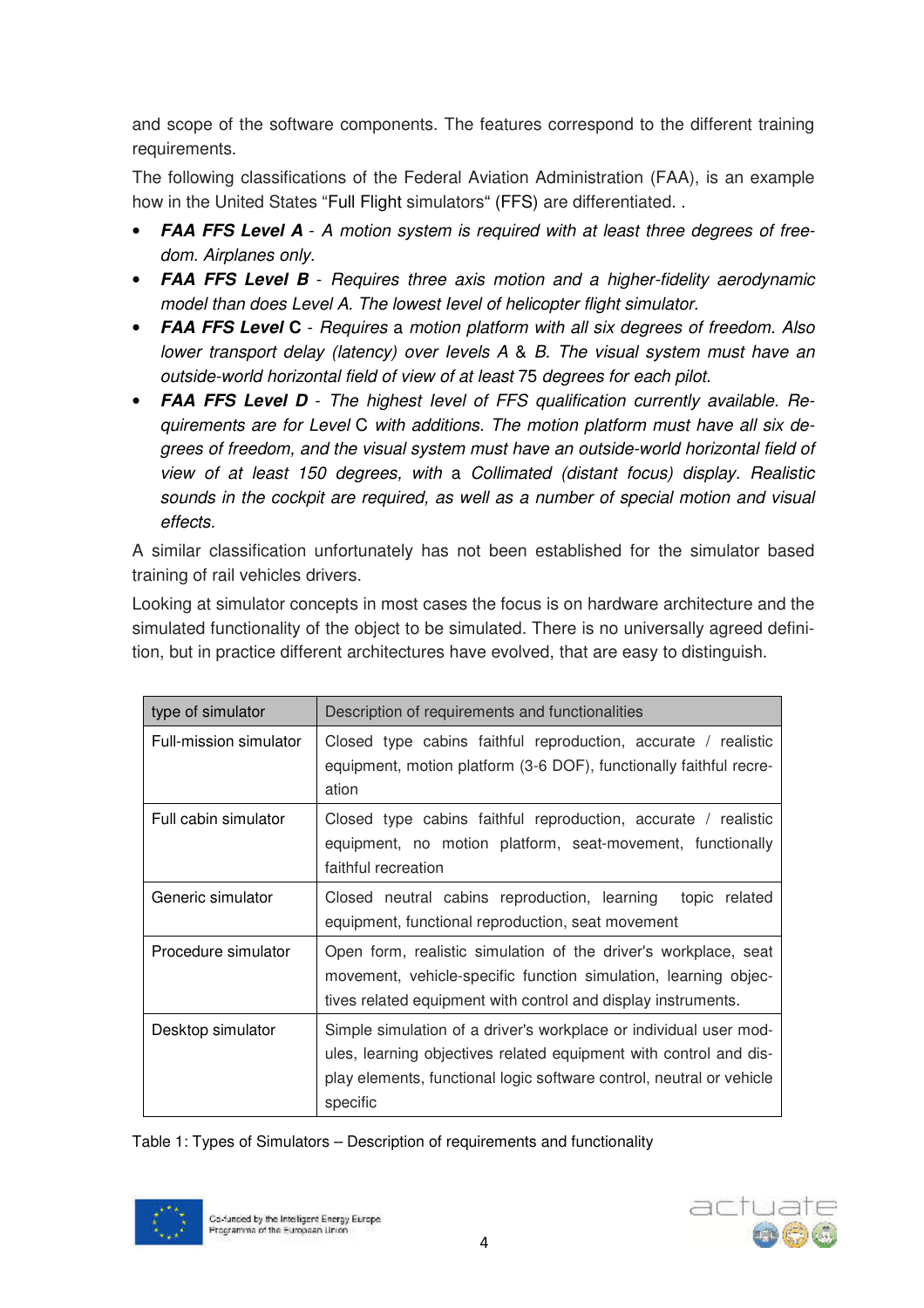Examples of different types of Simulators:



**Figure 1 and 2: Full cabin simulators (1. generation): BVG-Tram (left), SSB-AG Stadtbahn (right), view presentation via projection, 6 DOF electromechanical moving system** 



**Figure 3: Full cabin simulator 2. generation, VBK Stadtbahn, view presentation via monitors, seat shaker** 





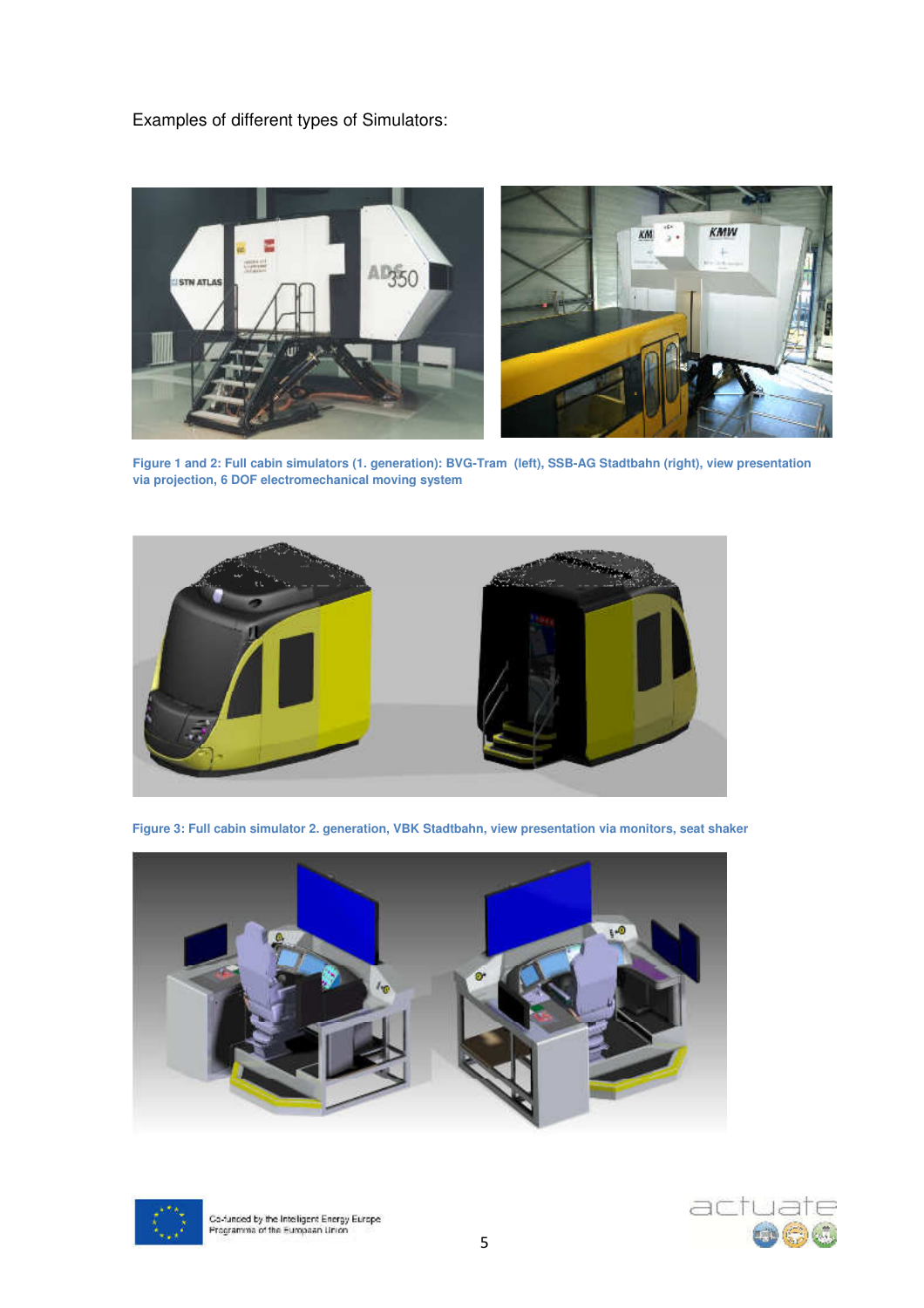**Figure 4: procedure trainer, VBK/AVG, view presentation via large screen monitor, seat shaker, side controls and indicators as touch Panel** 





The simulators in the 1990s (1st generation, Figure 1 and 2) were mostly "full-scope simulators" that is realistic cabin reproduction, realistic representations of the function and safety logic, external view between 60 ° and 180 ° (horizontal field of view) and a 6 DOF motion system. The visual representation was made with one or several projectors. Simulators of this type are suitable for training in complex, operationally relevant processes and procedures. A few simulators have been realized without moving system. This normally was liable to the training objectives for which a moving system was not decisive. Of course in this cases, the absence of a 6 DOF motion simulation lowered costs for both the simulation system and the required infrastructure.

The full-scope simulators of the 2nd generation (Fig. 3) are equipped with an exterior visual representation on large screen monitors and mostly renounce the 6 DOF motion. The required movement impulses are routed by technical devices directly in or on the driver's seat. As the simulators 1st generation 2nd generation simulators cover also the entire



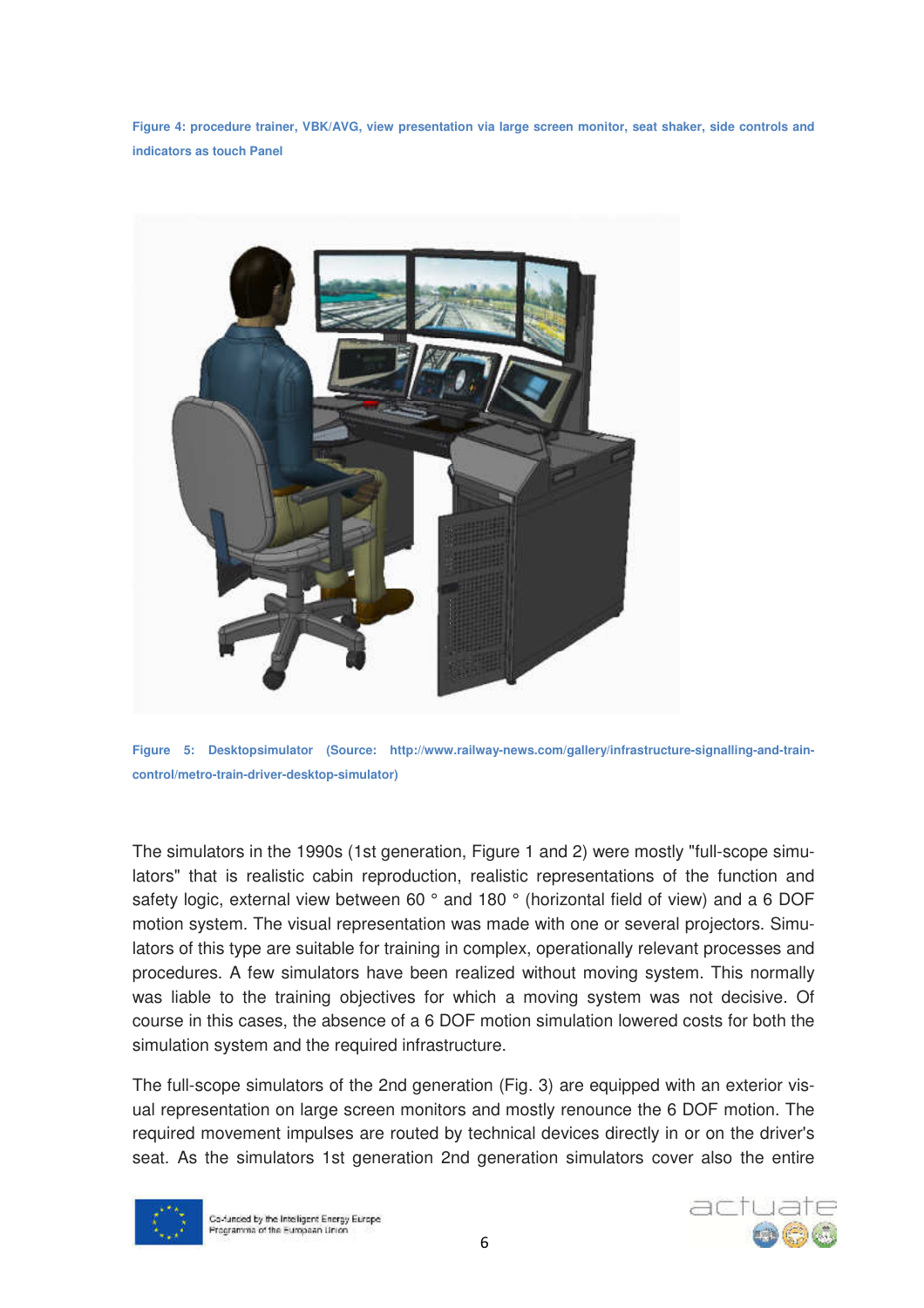functional and dynamic requirements. The advantage is obvious, less investment and lower infrastructure costs.

The requirement of representing the entire technical function and dynamic power profile of the simulated train arises from the desire to shift as much content as possible on the training simulator. However, if as a result from the needs analysis shows that only a small scope of the training should be done in the simulator or the company only requests specific aspects to be trained on the simulator, such systems can be developed specifically for these needs. An Example for this is the so-called procedure trainer (Fig. 4), which in turn of course may be build quit complex.

Modern desktop simulators cover most areas of the requested simulation (part-task training). Part-task training results less to cost reasons, but from realizing that training of complex action sequences can be made simpler, by focusing on meaningful aspects and in further steps to add more and more different tasks. Part simulators are optimized to a specific training goal and need correspondingly a lower financial investment. They relieve complex full-scope simulators from simpler training tasks. Eco Driving can be understood as part of a complex target sequence, so that for this training goal in principle a part task simulation is an adequate solution.

But with all the efficiency of modern training simulators it must be said that they cannot replace the use of original vehicle in total, but with a much lesser extent. A simulator is a simulator and not an original vehicle in a real world.

## **5. Training targets**

Mostly the training goals are determined by operationally relevant content. For example this includes controlling operational processes in regular and failure conditions, fault management, riding in adverse environmental conditions, etc. Key aspects depend on the training level the simulator is used for. Basic training, continuing education, special training, etc. may be mentioned here as an example. As important prerequisites for a successful simulator training shall apply:

- a realistic as possible reproduction of the driver's workplace (based on the learning objective scope)
- a realistic as possible reproduction of logic functions of the vehicle,
- a realistic as possible reproduction of driving behavior,
- a realistic as possible reproduction of vehicle and vehicle noise,
- an adequate reproduction of traffic environment
- embedding of the simulator in a methodical didactical training concept, that is tailored to target group and learning objectives
- a didactic periphery, that cause a real added value in comparison to a training only with a real vehicle



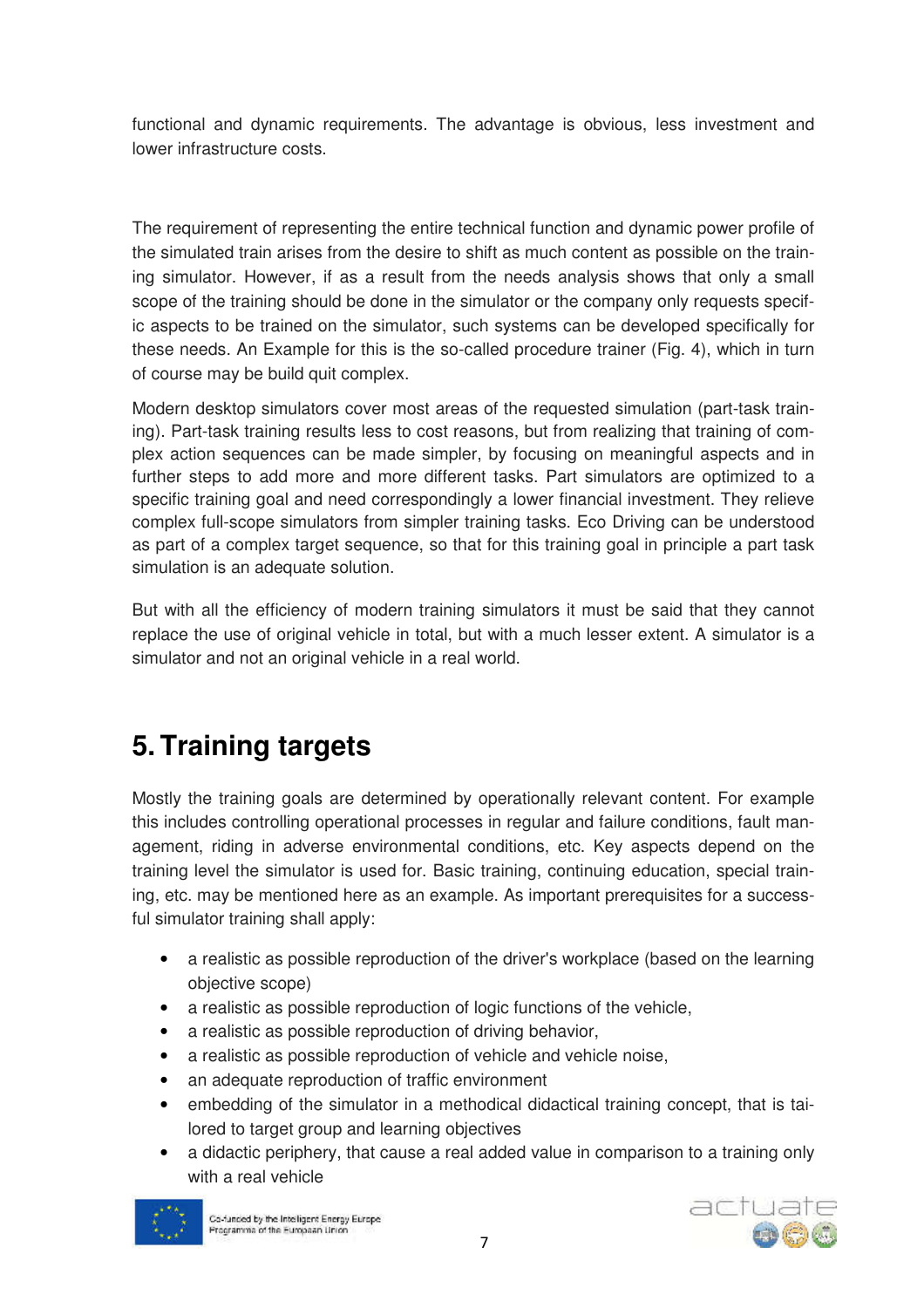### **6. Eco Driving as topic of a simulator based training**

Basically so far public transport companies concentrate on ensuring a trouble-free operating procedure when using simulators for training.

Under the term "energy-saving driving" there was ever paid attention to the corresponding manner of driving. Energy-efficient driving was doing superficially understood as a "skill". Eco-driving in our modern understanding, is less understood as a psychomotor skill rather than a mental performance. Currently considered to be the most sustainable success factors for a successful driving following the Eco-driving rules are the attitude and conviction of the driver.

For developing training according to the purposes of systematic training planning methodical and didactical aspects has to be considered. Therefore the training objective has to be broken down to specific learning targets. For the training objective Eco Driving it quickly becomes clear that this is a complex learning target and must be differentiated. The units can be classified according to categories of learning target

- cognitive
- affective
- psychomotor

Each categories of learning target requires its own methodology to determine the optimal learning settings to set. In the case of "Eco Driving" the units can be assigned as follows

- **Cognitive aspect**: understanding the physical relationships that are important for energy saving while driving a train/trolley-bus. Knowing the basic rules of an energy-saving driving style (see "golden rules" for road vehicles).
- **Affective aspect**: to be convinced that energy-efficient driving is a personal, active contribution to the company's profitability and for environmental protection.
- **Psychomotor aspect**: to control the vehicle with the necessary sensitivity (acceleration, deceleration, stop, etc.) according to basic rules of EcoDriving.

Boundaries between the categories of learning target species are of course fluently, anyway only merging the individual components can ensure success.

The psychomotor part is of course the domain of the simulator. Here, the fusion of the components is accomplished.

## **6.1. Requirements for the simulation**



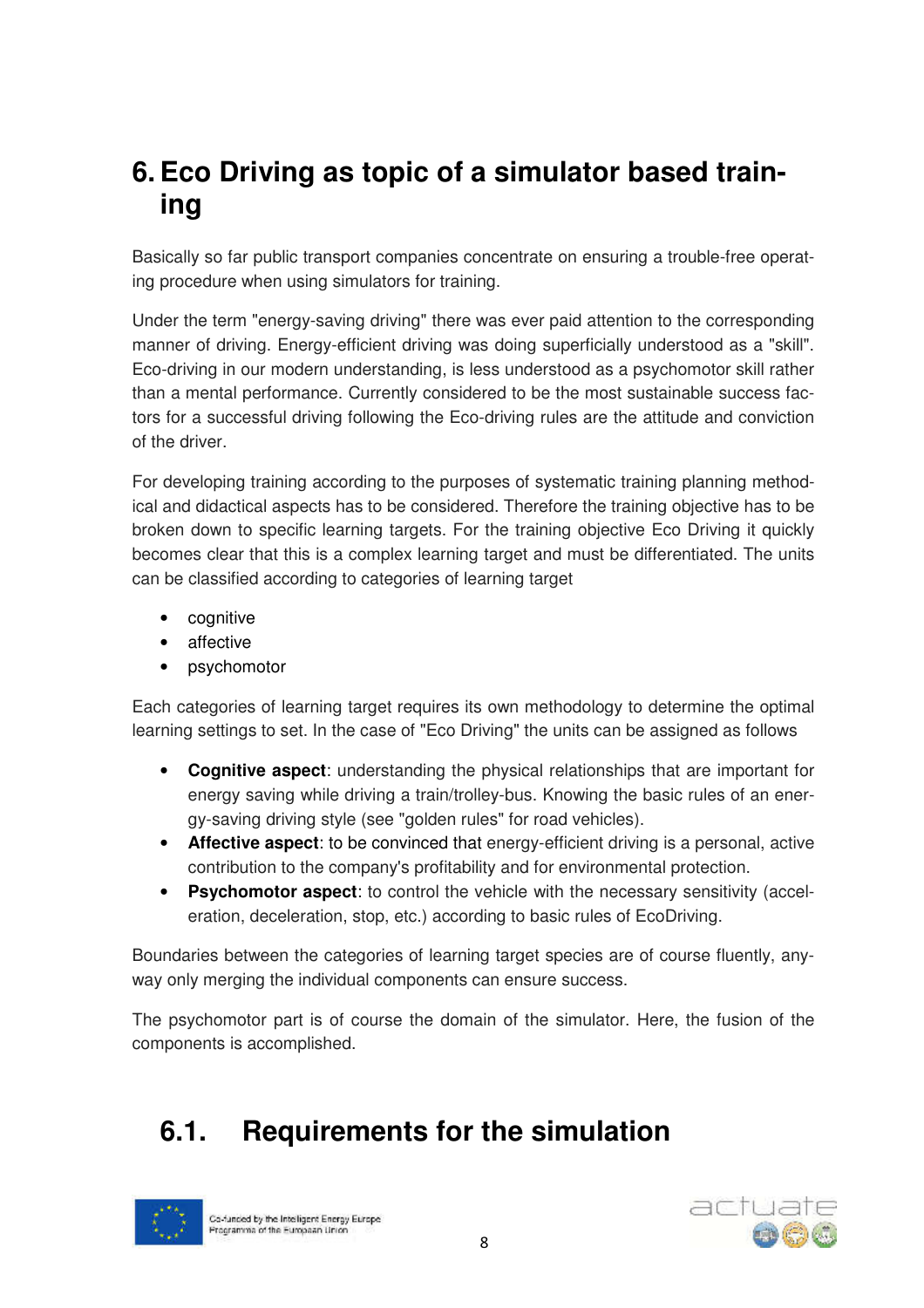Hardware and software provide the technical basis for a successful training. To practice and realistically train the psychomotor learning goal part "driving skills" drivability and operation of the vehicle (speed control unit or accelerator) must come very close to the real vehicle behavior. In addition, the representation of the outside world the driver shall provide the information he needs for a reasonable intervention in the driving progress. This information includes for example, the speed indicator, the timely recognition of light and semaphore signals, estimating distances to a stop point or an obstacle, topographical characteristics of the route, assessment of the track or road conditions, the behavior of other road users, etc.

### **Operation / Handling**

Switches, Buttons, Displays: Usually are depicted as original components or on touch monitors. If it is required to have a feeling for pressure points or restoring forces original parts are mandatory.

#### **Vehicle Model**

This software module maps the logic function and the failure behavior of the vehicle. Therefore manufacturer's documentation and user manuals are used.

### **Dynamics model**

The dynamic model depicts the dynamic behavior of the vehicle. For this different complex software modules are on the market. The modules in general can parametrized. The simpler the structure, the more general is their dynamic behavior. As a basis for the representation of the dynamics of the vehicle a generally accepted, tunable to the mass distribution of the respective configuration of the vehicle is to choose. Different parameters should be considered in relation to the train characteristics such as engine, axle distribution, engine torque, acceleration graphs, etc.

With regard to the training goal "eco-driving" the dynamic model generates a speed-trackdiagram with reference to the relevant parameters. This diagram is displayed to the driver graphically and is analyzable in an appropriate manner for further analyses of driving behavior. To what extent the parameters used must relate on a particular vehicle has to be seen. For training purposes approximate values should be sufficient. Graphical representations or numeric consumption indicators can be displayed for the driver on additional displays.

The aim of the training simulation is not the exact calculation of the speed-track-diagram, but rather, it will seek to clarify the driver the impact of his driving style. Changes in driving style must be expressed in various forms of speed-track-diagram.

The dynamic model (depending on requirements) also delivers current energy consumption and regenerative values of CO2 consumption or energy recuperation.



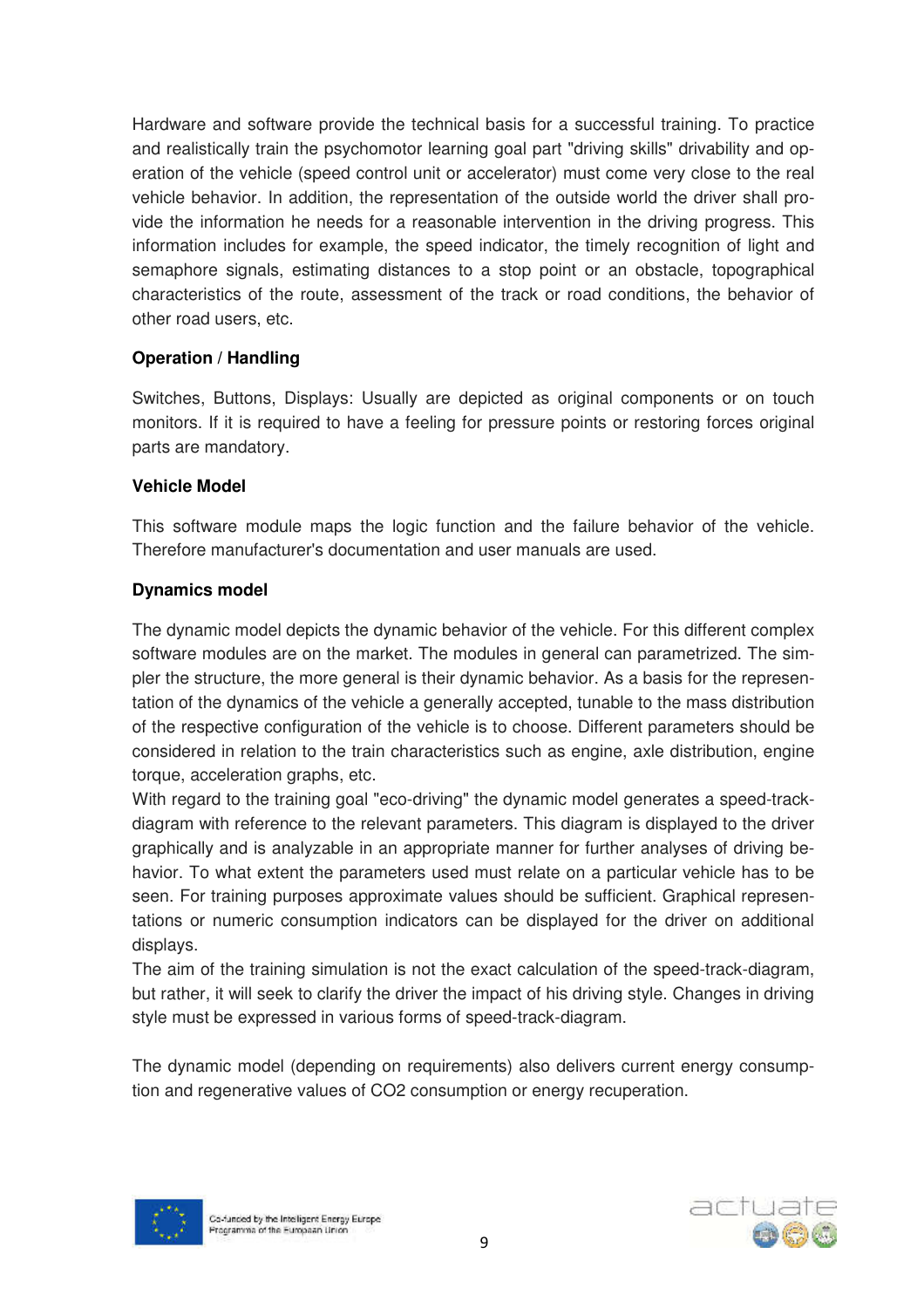### **Route Database**

The route database is divided into different modules. These modules contain all the information relevant to emulate the outside world.

Track data: intended to provide information about the route such as decline, incline, curve radius, distances, speed limits, sensors for the control command, etc. This module provides, i.e., the location-related parameters for the dynamic model

Data for the outside world: This module contains all relevant information about outside world to be generated in the visual system. A distinction is made between specific or typical reproduction. The more specific a reproduction is the more complex the design and the higher the cost are. If there are very different topographies within a route network, the cost of a site-specific replication can be quite high. With regard to the learning goal ecodriving, it may be sufficient to develop a didactically reduced, fictional route network, which allows to apply the rules described in the principles of eco-driving and experiencing the effects of a change in driving style.

#### **Visual representation**

The driver as an active element in the control circuit receives relevant information from the outside world and reacts with an appropriate response as input into the control circuit. The more differentiated the visual perception of the outside world is, the more differentiated his reactions can be. The visual representation has a high value as a source of information.

Depending on the operating conditions the relevance of the horizontal viewing angle must be evaluated. This is influence i.e. if the vehicle moves on its own track or within the normal street, are there interactions with individuals or does the vehicle only move in a tunnel. For a tunnel operating a horizontal viewing angle of 60° is sufficient whilst on the road 200° will be relevant.

The quality of the visual representation needs to ensure early detection and identification of light and semaphore signals, the early detection of braking and holding points, etc. The external view also includes the representation of the different weather conditions, i.e. a change in the coefficient of friction affects the braking performance.

Vehicle and road noise have to be realistic and presented in accordance with the impressions of the outer world.

### **6.2. Requirements for the didactic peripheral**

The didactic periphery of the simulator prepares data in an appropriate manner that is necessary to understand the processes and presents and records this data.

Preferably the progress of used time and distance is graphically edited and displayed, e.g. as speed-time-diagram. Curves can be prepared as summaries or with individual parame-



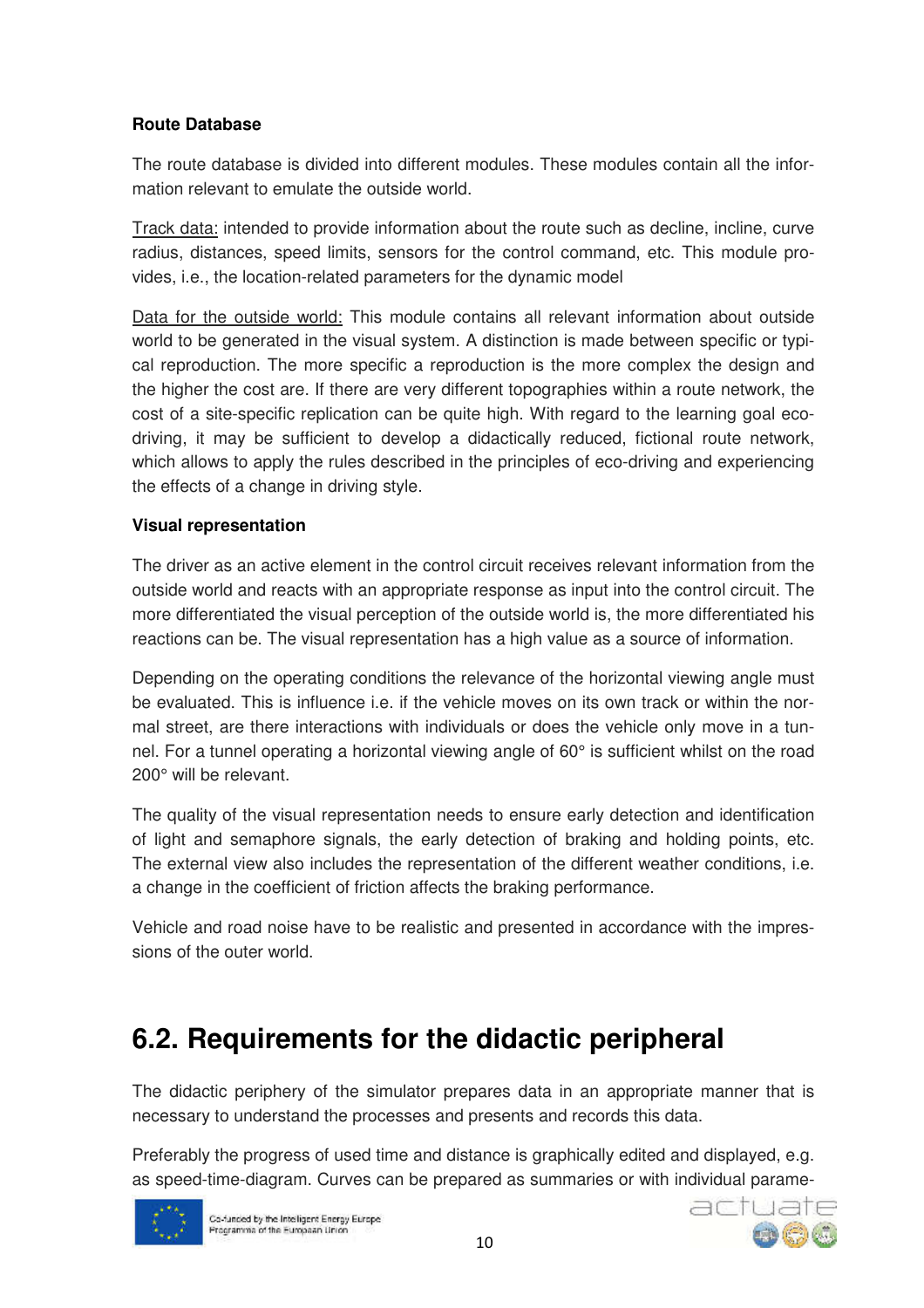ters. The graphs must be presented in a way that individual events can be viewed in isolation, such as a stop with subsequent acceleration. The advantages of using regenerative braking can be represented numerically or graphically as an energy flow diagram.

.

The raw data for the power consumption or for energy recovery are taken from the simulated electronic control system. If the MMI display is prepared to indicate various values about the power usage it should be like in the original. If necessary the information must be provided more didactically for better understanding.

As a basis for the representation of the graphs data can be used, that is stored in the dynamic model (torque, acceleration, deceleration, energy requirements). The characteristic curves can be implemented specific for the vehicle, or if they are not obtained from the manufacturer, be used from typical vehicle data.

In the vehicle equipped with advanced driver assistance systems to improve energy efficiency, this has to be included in the simulation. Their influence must be precisely traceable in didactic diagrams.

Instructor / Trainer choose in advance what data or events have to be prepared and displayed. Experience shows that not everything that can be provided needs to be displayed.

All used data used for representation of performance during a running exercise should also be stored in a file that contains the whole exercise. This documentation is usually the basis for the exercise debriefing. Normally trainings are organized in groups the simulator should have the opportunity to have separate displays outside the simulation for observers "Übungsmitschau". Here the other group members can watch the ride of their colleagues. All views and viewing of the vehicle as well as other values showing numerical consumption, position, gas pedal, brake pedal, etc., are also available at the "Übungsmitschau". The status of all controls is also displayed. If necessary, other displays such as longitudinal and lateral acceleration, even if not in the original vehicle available, can be realized.

# **6.3. Training concept**

An important lesson from the past 20 years simulator-based training is the integration of the simulator into a training concept with determined statements about target and targetgroup. A systematic planning of training on the principles of "Instructional Design" provides the methodological didactic framework. With the basis of this experience you can ask, which role plays the simulator in a didactically planned training concept. It quickly becomes clear that even if it is an important role, it does not play the key role. Especially not when the actual learning target is highly affective pronounced.

It is estimated that about 70% of the learning process play outside of the simulator, the impulse is however triggered in the simulator. Here, the simulator offers the opportunity to check effects of changes in behavior and to experience its effects directly, e.g. comparing



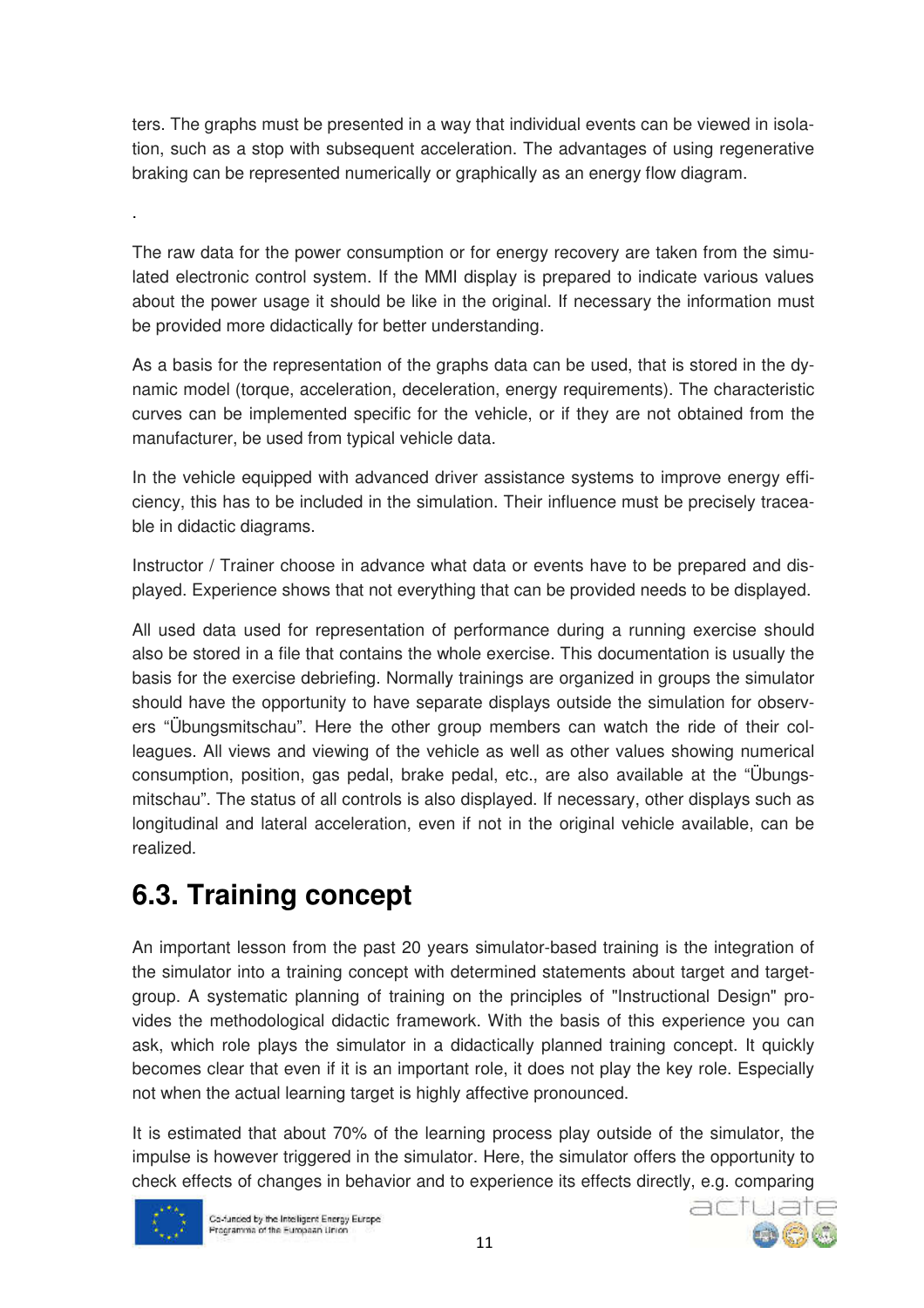consumption values. Documented divergences from a desired set point can be analyzed, discussed and evaluated by the coach and the whole training group. Beside the simulator itself a specially qualified instructor (for using simulators) plays a major role. In optimal case the driver immediately recognizes immediately why he has not reached the desired value and can run the exercise again with modified behavior under comparable conditions. This lays the foundation for sustainable behavior change. Understanding of the basic interrelations, insight into the interplay of the relevant factors and knowledge of the control options form the basis on which the simulator provides the practical implications.

Accordingly a training unit needs to be created which yields this basis

- transfer of knowledge about technical relationships
- rules (golden rules) for the application
- review within the simulator

A good proven schedule that has been used successful in the conventional Eco-Drive Train for car driver and truck driver is the following:

- 1. Introduction
- 2. Initial drive (data collection, current status)
- 3. Subject information on eco-driving (golden rules, etc.)
- 4. Second Drive (data collection, data comparison)
- 5. Debriefing

### **6.4. Exemplary Training module**

For the training on the simulator, the number of participants from a maximum of 6 riders has proved to be practicable. Since a significant aspect of the simulator training is to observe the behavior of all the other drivers a higher number of drivers would lead to not acceptable observation times. Therefore the training is designed as a one-day seminar for 8 participants. A larger number would require another coach, because the groups must be separated. Through targeted monitoring of specific driving behavior (speed, engine speed, gear changes, stops, acceleration, etc.), the entire group is involved in each simulator ride. The limitation to 8 participants is often referred as uneconomical, in chapter 7 this is focused more. In this example qualitative and quantitative aspects are taken into consideration.



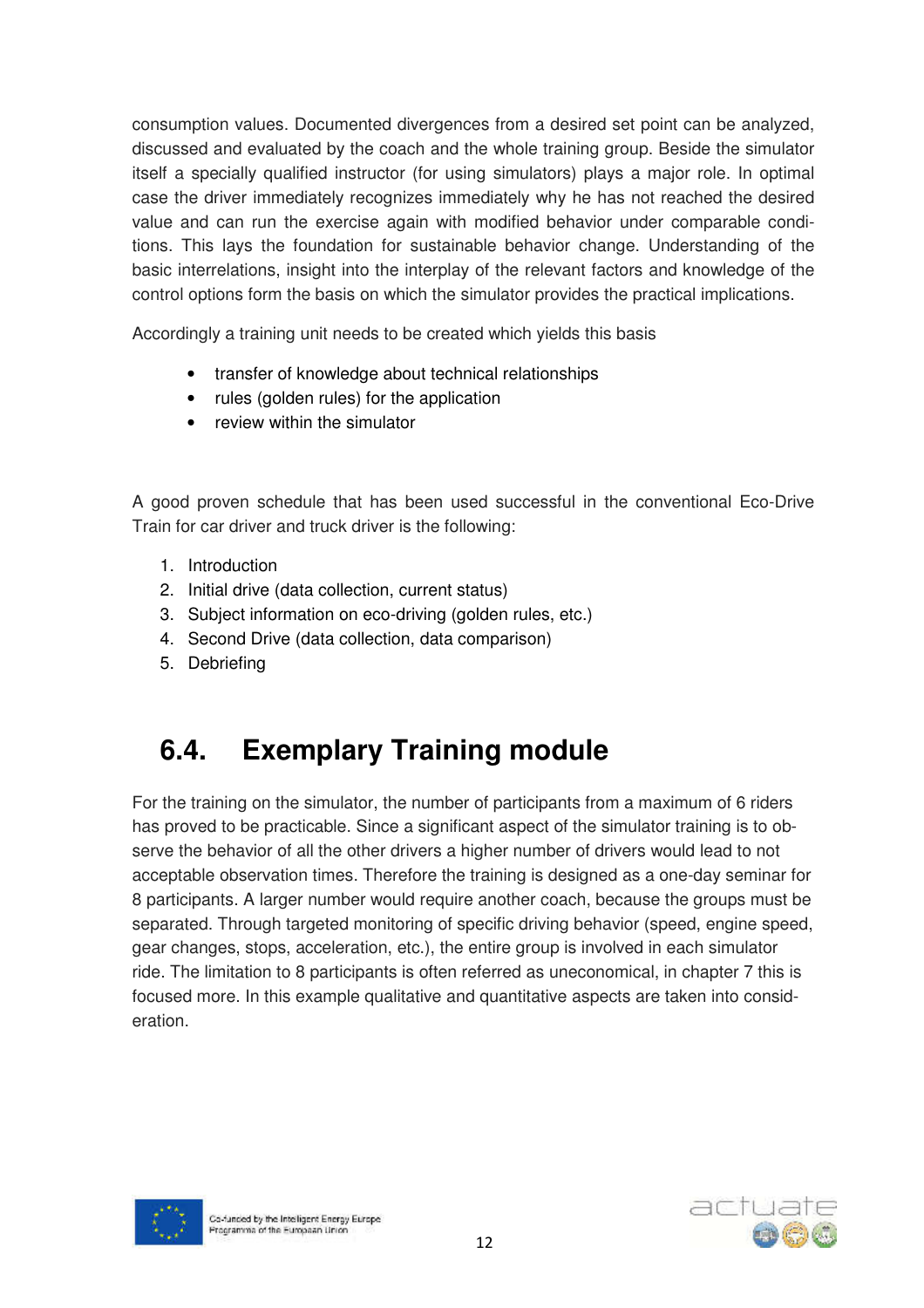| Time            | Topic                                    | Method                                                                   | Remarks                                 |
|-----------------|------------------------------------------|--------------------------------------------------------------------------|-----------------------------------------|
| $08:00 - 08:15$ | Welcome / Overview / Organisa-<br>tional | FlipChart / prepared papers                                              |                                         |
| $08:15 - 08:45$ | Round of introduction                    | individual each participant                                              | e.g. collecting expecta-<br>tions       |
| $08:45 - 08:50$ | Explaining the simulator                 | Trainer - at the simulator                                               |                                         |
| $08:50 - 09:30$ | familiarization drive                    | Each student e.g. 4-5 min.                                               | Easy to drive task                      |
| $09:30 - 09:45$ | <b>Break</b>                             |                                                                          |                                         |
| $09:45 - 11.00$ | Driving the first ride                   | Each student about 10 min.                                               | Observing tasks for oth-<br>er students |
| $11:00 - 12:30$ | Eco driving - Golden rules               | Elaboration of the golden<br>rules in small groups                       | Group work, discussions                 |
| $12:30 - 13:00$ | <b>Break</b>                             |                                                                          |                                         |
| $13:00 - 13:15$ | Golden rules                             | Repeating                                                                |                                         |
| $13:15 - 14:15$ | Driving experience                       | Students have different<br>tasks (golden rules) driving<br>the simulator | Observing - Evaluating                  |
| $14:15 - 14:30$ | <b>Break</b>                             |                                                                          |                                         |
| $14:30 - 15:40$ | Driving the second ride                  | Each student about 10 min.<br>including individual debrief-<br>ing       | Observing tasks for oth-<br>er students |
| $15:40 - 16:00$ | Conclusions                              | Lessons learned                                                          |                                         |

Table 2: Example for training using a simulator

## **6.5. Excercise scenarios**

Exercise scenarios define the framework data of one specific simulation exercise, in which the driver has to cope with the well-defined task of driving. Only for basic demands standardized training scenarios are imaginable. As a general rule the scenarios will be developed specific by each company due to their operational, traffic and weather-related conditions. Each company will define specific scenarios depending on route requirements to



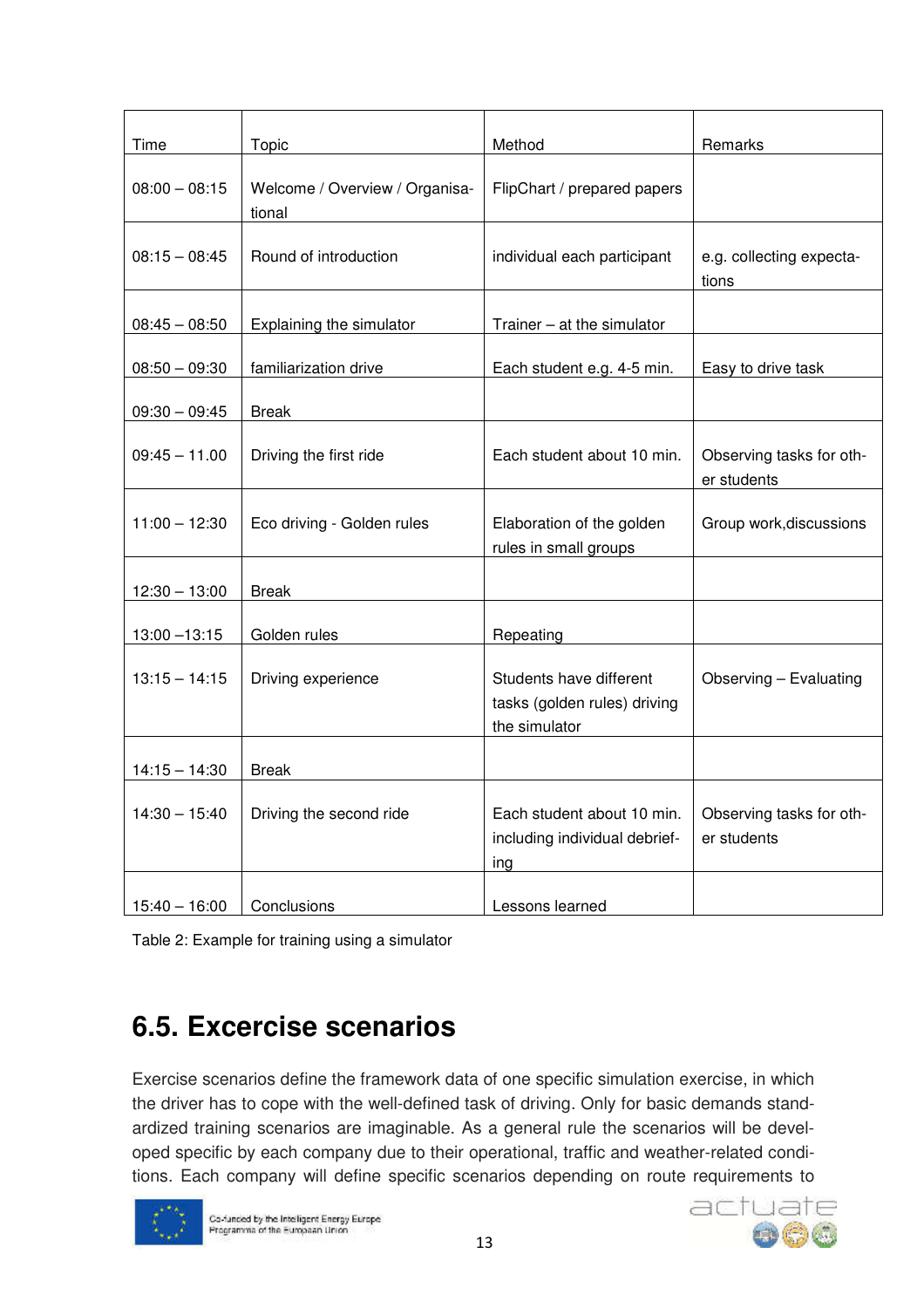which the driver should apply the learned practices, but complete realism is not necessarily required. The key is to make the route requirements so that dealing with the typical modes of electric vehicles such as acceleration, insistence, coasting and braking can be practiced in a variety of ways. This is about the application of the theory developed in the block "golden rules"<sup>1</sup> for energy-efficient driving and to review the central statements of the theory lessons. So there is obviously a difference if the driver believes the instructor (or not) that even with fuel-efficient driving the timetable can be met, or whether he actually experience it on the simulator himself.

## **7. Cost considerations**

Consideration on cost aspects of a simulator-based training lead to several cost blocks.

When training is performed personnel costs for the students and the trainer must be added and simulator costs must be adapted to the use in the training.

The following aspects focus onto the simulator itself.

- 1. Investment for the simulator
- 2. Investment for further didactical tools (depending on the concept)
- 3. Infrastructure costs
- 4. Operating costs
- 5. Maintenance / Update

#### To 1: Investment for the simulator

The cost of a simulator cannot name as a lump sum. Influence from too many parameters has to be considered. As experience from 2 currently tendering procedures and the evaluation of 6 offers the following as a guideline figures can be given as average values:

| type of simulator                                                                                                                                                                                                                                 | Cost aspects                                               |
|---------------------------------------------------------------------------------------------------------------------------------------------------------------------------------------------------------------------------------------------------|------------------------------------------------------------|
| Full cabin simulator, viewing system with large monitor,<br>seat shaker, Übungsmitschau, 30 km track data base                                                                                                                                    | Range: 650.000 € to 1.440.000 €<br>$\emptyset$ 1.000.000 € |
| Procedure simulator, Open form, realistic simulation of<br>the driver's workplace, seat movement, vehicle-specific<br>function simulation, learning objectives related equip-<br>ment with control and display instruments (without data<br>base) | Range: 150.000 € to 350.000 €<br>$\varnothing$ 250.000 €   |

#### Table 3: Different types of Simulator – cost aspects

Serious desktop simulators operate in a range of 30.000 to 80.000 €

1 http://www.actuate-

ecodriving.eu/fileadmin/user\_upload/ACTUATE\_Training\_Material\_Broschure\_Trolley.pdf



l

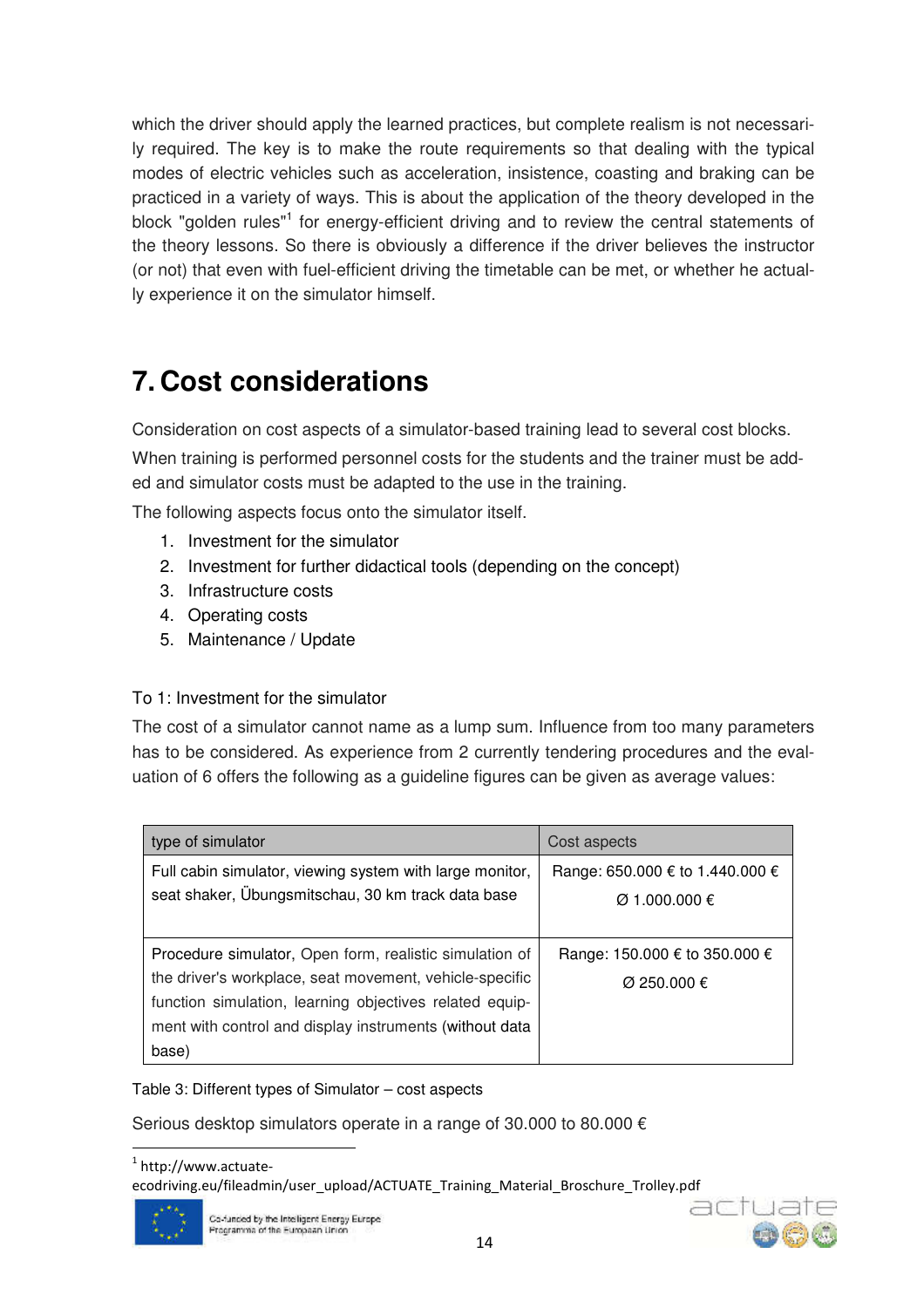### To 2: Investment for further didactical tools

Other teaching aids are e.g.:

- Equipment for classroom (Smart board, Beamer),
- Learning materials like CBT/WBT and necessary Hardware (Computer, Notebook etc.)

When integrating simulators into to training, also Computer Based training is often used to impart knowledge. On the market there are some programs available that can support the training by self-learning of the participants during the training, for preparing the training or in the post-phase for a sustainable behavioral change .

#### To 3: Infrastructure

Infrastructure costs relate to the installation site of the simulator, as well as other rooms for technical equipment, a classroom and possibly staff rooms.

### To 4: Operating costs

Operating costs are only cost of electricity, beside the obligatory personnel costs.

### To 5: Maintenance / Updates

For a simulator system it makes sense to have a regular maintenance concept. After the expiration of the warranty maintenance work should be carried out at least once a year. By self-performing a part of the maintenance costs can be reduced.

Experience shows that regular maintenance costs have to be planned, e.g. for content adjustments due to changes in requirements for the simulation software (e.g. changed traffic light circuit, altered performance of the vehicle). Over a period of 5 years an amount of 20% of the procurement cost should be provided for major upgrades.

### **7.1. Cost model for different scenarios using a simulator for eco-driving training**

To make cost model easy to handle a reduction on only a few parameters is useful, especially when different scenarios can be compared. Therefore the cost model leaves all parameters aside, which do not have a strong influence on the decision whether the costs of a scenario speak more for or rather against the simulator use. Examples are cost of premises or general administrative expenses.

The following decisions were made:

The calculation is performed for 4 simulator types:



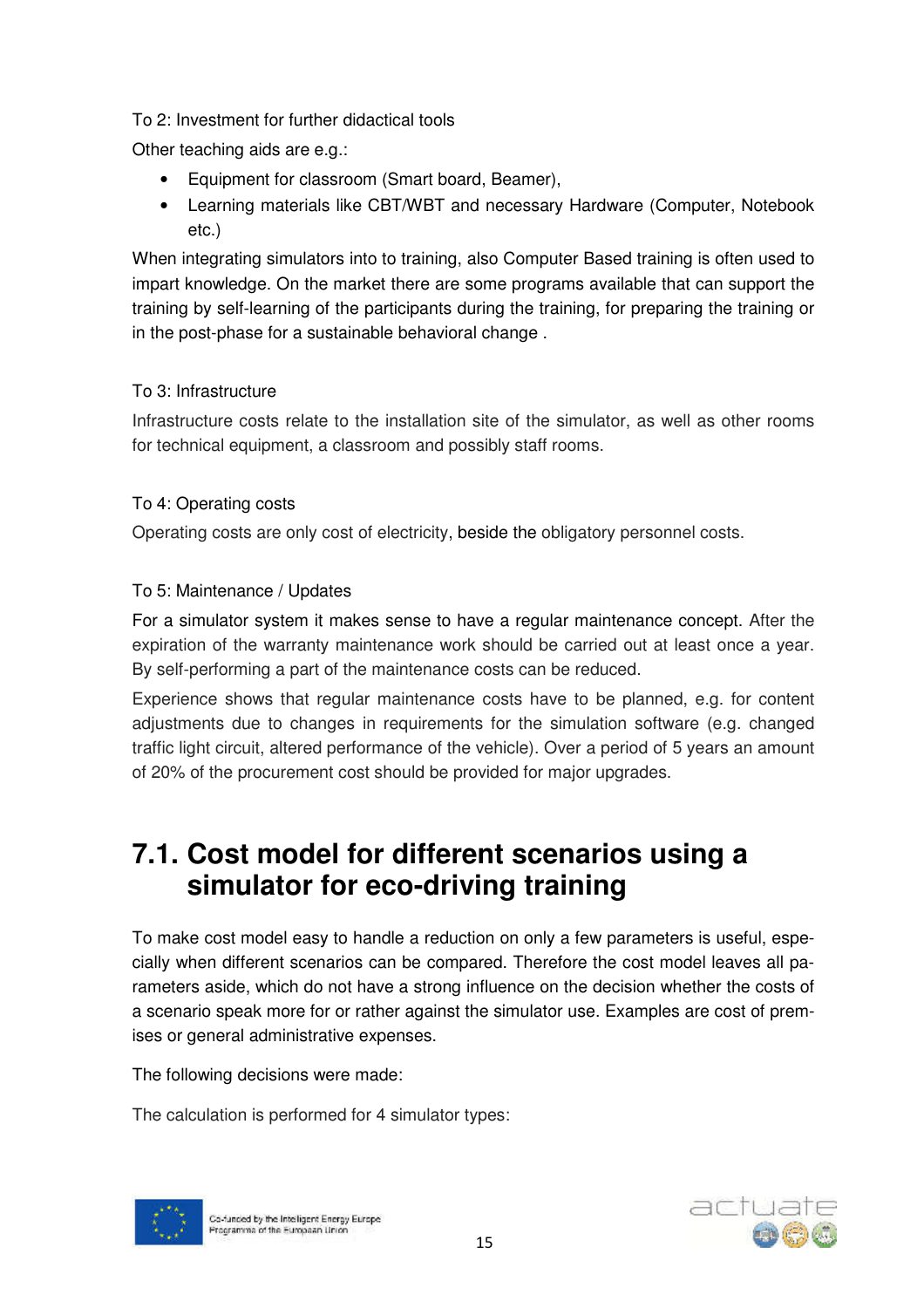| (A) Desktop simulator   | $=$ | $80.000 \in$ |
|-------------------------|-----|--------------|
| (B) Procedure simulator | $=$ | 300.000 €    |

- (C) Generic simulator  $= 500.000 \text{ } \in$
- (D) Full-Cabin simulator =  $1.000.000 \in$

Costs for maintenance and yearly updates and adjustments are set to 5 % each year.

The costs per usage of the simulator is calculated to one as if the simulator can be used 1.600 hours in average a year (S1) and to the other as if the simulator is only used for the eco-driving training (S2).

The costs per usage of the simulator is calculated to one as if the simulator is only used for the eco-driving training and to the other as if the simulator can be used 1.600 hours in average a year. The second case is realistic for more complex simulator that allows having a broader usage than only for EcoDriving.

Three variations of the number of drivers are determined to meet the range from small to big companies: 100 / 500 / 1.500 driver. (variant 1 to 3)

Reflecting the personnel costs that vary strong in different countries the model contains driver costs per hour from 6.20  $\epsilon$  (A1.personnel cost low) and 35.0  $\epsilon$  (A2.personnel cost high). The costs for trainer are set equivalent to 9.10  $\epsilon$  (B1) and 45.00  $\epsilon$  (B2).

The number of drivers per training session is set to 8 drivers.

The costs for energy consumption is taken from the project partner in Leipzig, with about 9.350 € per year.

Fuel savings are calculated for 3%, 4.5% and 6%, where the middle value is near to the overall calculated savings within the ACTUATE Project.

### **7.2. Results cost calculation**

The table on the last page shows the results; after all relevant data from section 7.1 is put into an Excel-sheet.

There are 4 rows of total cost result. Result 1 and 2 with personnel cost low und Result 3 and 4 with personnel cost high. Result 1 and 3 have the overall cost, when the simulator can be used also for other training and Result 2 and 4 show the cost if the simulator is only used for EcoDriving training.

The values for savings are given for the sake of completeness in all alternatives.



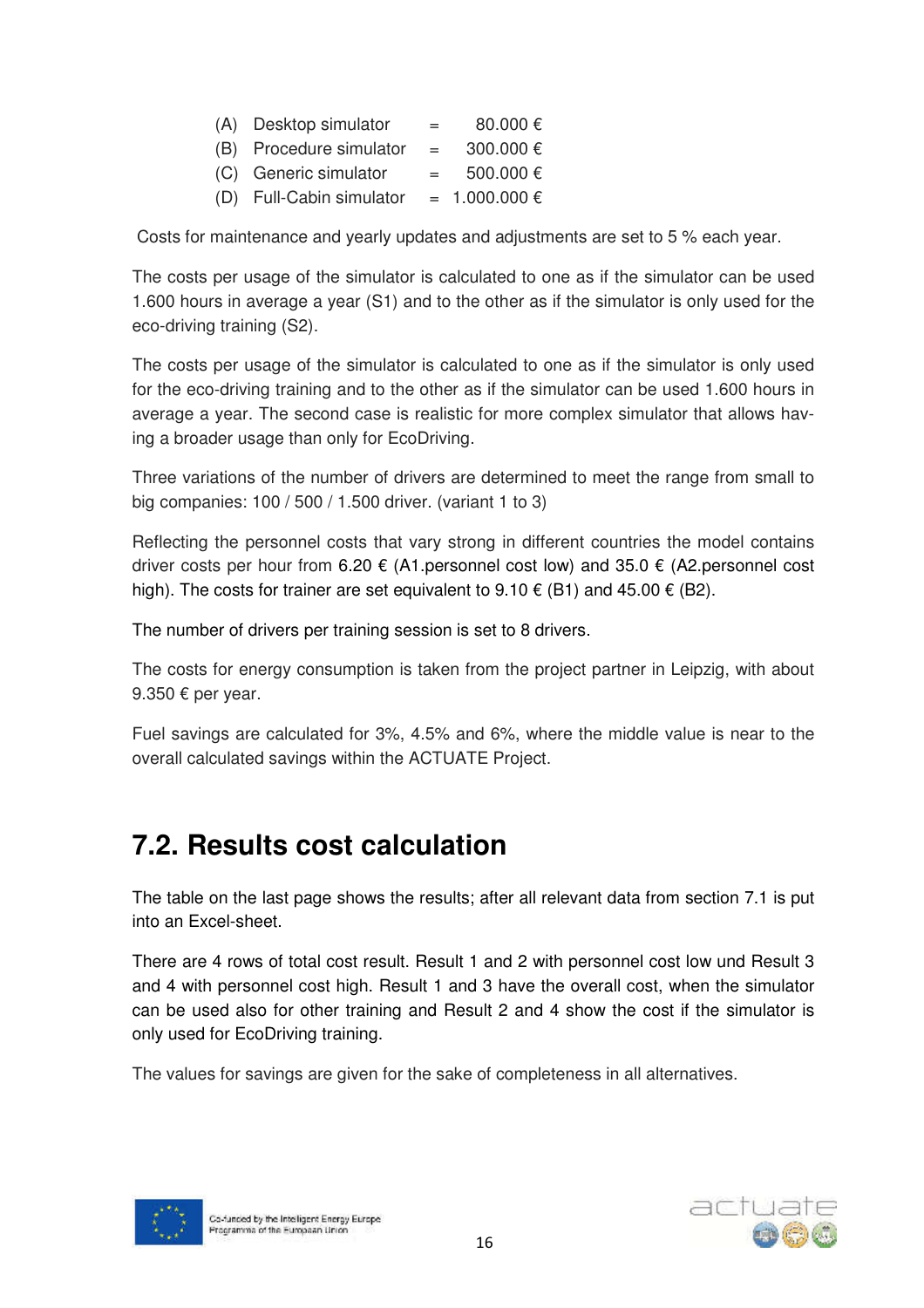#### **Alternative A: Desktop simulator**

| <b>Total cost</b>                         | Variant 1  | Variant 2    | Variant 3    |  |
|-------------------------------------------|------------|--------------|--------------|--|
|                                           | 100 driver | 500 driver   | 1.500 driver |  |
| Result 1: overall costs for train-        |            |              |              |  |
| ing                                       | 6.620,00€  | 33.100,00€   | 99.300,00€   |  |
| <b>Result 2: overall costs for train-</b> |            |              |              |  |
| ing (Sim only for EcoDriving)             | 17.870,00€ | 41.350,00€   | 100.050,00€  |  |
| <b>Result 3: overall costs for train-</b> |            |              |              |  |
| ing                                       | 33.250,00€ | 166.250,00€  | 498.750,00€  |  |
| Result 4: overall costs for train-        |            |              |              |  |
| ing (Sim only for EcoDriving)             | 44.500,00€ | 174.500,00 € | 499.500,00€  |  |
| Savings:                                  |            |              |              |  |
| 3.0% savings per year                     | 28.050€    | 140.250€     | 420.750€     |  |
| 4.5 % savings per year                    | 42.075€    | 210.375€     | 631.125€     |  |
| 6.0 % savings per year                    | 56.100€    | 280.500€     | 841.500€     |  |

Table 4: results cost calculation desktop simulator

The results show that with low personnel cost (Result  $1+2$ ) for all variant the cost of a simulator based training is even lower than the lowest expected yearly savings from 3 %. Result 3 and 4 show that with savings about 4.5 % that using a simulator lead to lower training costs than the expected savings.

#### **Alternative B: Procedure simulator**

| <b>Total cost</b>                         | Variant 1  | Variant 2    | Variant 3    |  |
|-------------------------------------------|------------|--------------|--------------|--|
|                                           | 100 driver | 500 driver   | 1.500 driver |  |
| <b>Result 1: overall costs for train-</b> |            |              |              |  |
| ing                                       | 8.682,50€  | 43.412,50 €  | 130.237,50€  |  |
| Result 2: overall costs for train-        |            |              |              |  |
| ing (Sim only for EcoDriving)             | 50.870,00€ | 74.350,00 €  | 133.050,00€  |  |
| <b>Result 3: overall costs for train-</b> |            |              |              |  |
| ing                                       | 35.312,50€ | 176.562,50€  | 529.687,50€  |  |
| <b>Result 4: overall costs for train-</b> |            |              |              |  |
| ing (Sim only for EcoDriving)             | 77.500,00€ | 207.500,00 € | 532.500,00€  |  |
| Savings:                                  |            |              |              |  |
| 3.0% savings per year                     | 28.050€    | 140.250€     | 420.750€     |  |
| 4.5 % savings per year                    | 42.075€    | 210.375€     | 631.125€     |  |
| 6.0 % savings per year                    | 56.100€    | 280.500€     | 841.500€     |  |

Table 5: results cost calculation procedure simulator

The overall costs of Result 1 are in all variants lower than the expected savings. Result 2 needs with 100 driver 4.5 % saving to reach the break even, the other variant need lower savings. Result 3 shows that a small company with high personnel cost need about 4.5% savings and with a simulator only for EcoDriving will in the first year (Result 4) not reach the break-even. For variant 2 and 3 the break-even with high personnel cost (Result 3+4) can be reached between 4.5 und 6.0%. Of course the savings go on in the following years, so that on the long run total savings can be achieved.



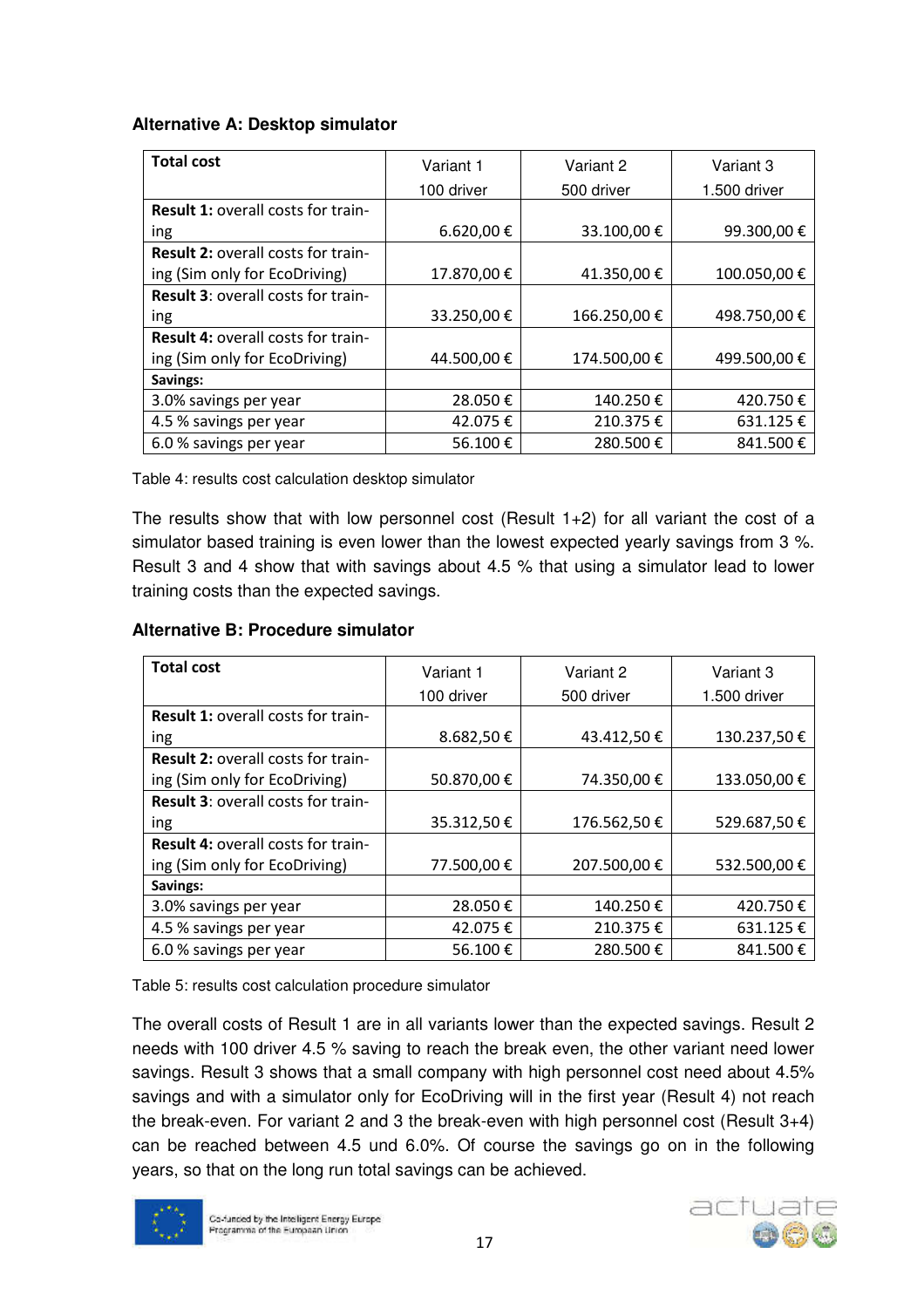#### **Alternative C: Generic simulator**

| <b>Total cost</b>                         | Variant 1   | Variant 2    | Variant 3    |  |
|-------------------------------------------|-------------|--------------|--------------|--|
|                                           | 100 driver  | 500 driver   | 1.500 driver |  |
| <b>Result 1: overall costs for train-</b> |             |              |              |  |
| ing                                       | 10.557,50€  | 52.787,50€   | 158.362,50€  |  |
| Result 2: overall costs for train-        |             |              |              |  |
| ing (Sim only for EcoDriving)             | 80.870,00€  | 104.350,00€  | 163.050,00€  |  |
| <b>Result 3: overall costs for train-</b> |             |              |              |  |
| ing                                       | 37.187,50€  | 185.937,50€  | 557.812,50€  |  |
| Result 4: overall costs for train-        |             |              |              |  |
| ing (Sim only for EcoDriving)             | 107.500,00€ | 237.500,00 € | 562.500,00€  |  |
| Savings:                                  |             |              |              |  |
| 3.0% savings per year                     | 28.050€     | 140.250€     | 420.750€     |  |
| 4.5 % savings per year                    | 42.075€     | 210.375€     | 631.125€     |  |
| 6.0 % savings per year                    | 56.100€     | 280.500€     | 841.500€     |  |

Table 6: results cost calculation procedure simulator

From Result 3 it can be seen, that in case of high personnel cost the savings should be 4.5%, to reach a break-even in the first year.

#### **Alternative D: Full-Cabin simulator**

| <b>Total cost</b>                         | Variant 1   | Variant 2   | Variant 3    |  |
|-------------------------------------------|-------------|-------------|--------------|--|
|                                           | 100 driver  | 500 driver  | 1.500 driver |  |
| <b>Result 1: overall costs for train-</b> |             |             |              |  |
| ing                                       | 15.245,00€  | 76.225,00€  | 228.675,00€  |  |
| <b>Result 2: overall costs for train-</b> |             |             |              |  |
| ing (Sim only for EcoDriving)             | 155.870,00€ | 179.350,00€ | 238.050,00€  |  |
| <b>Result 3: overall costs for train-</b> |             |             |              |  |
| ing                                       | 41.875,00€  | 209.375,00€ | 628.125,00 € |  |
| <b>Result 4: overall costs for train-</b> |             |             |              |  |
| ing (Sim only for EcoDriving)             | 182.500,00€ | 312.500,00€ | 637.500,00€  |  |
| Savings:                                  |             |             |              |  |
| 3.0% savings per year                     | 28.050€     | 140.250€    | 420.750€     |  |
| 4.5 % savings per year                    | 42.075€     | 210.375€    | 631.125€     |  |
| 6.0 % savings per year                    | 56.100€     | 280.500€    | 841.500€     |  |

Table 7: results cost calculation procedure simulator

From Result 4 it can be seen, that in case of high personnel cost the number of driver to be trained should be higher than 500 (variant 2) to reach break-even in the first year.

In case of low personnel cost and using the simulator also for other training the breakeven is reached even in the variant with only 100 driver.

The following page shows the whole results in an overview.



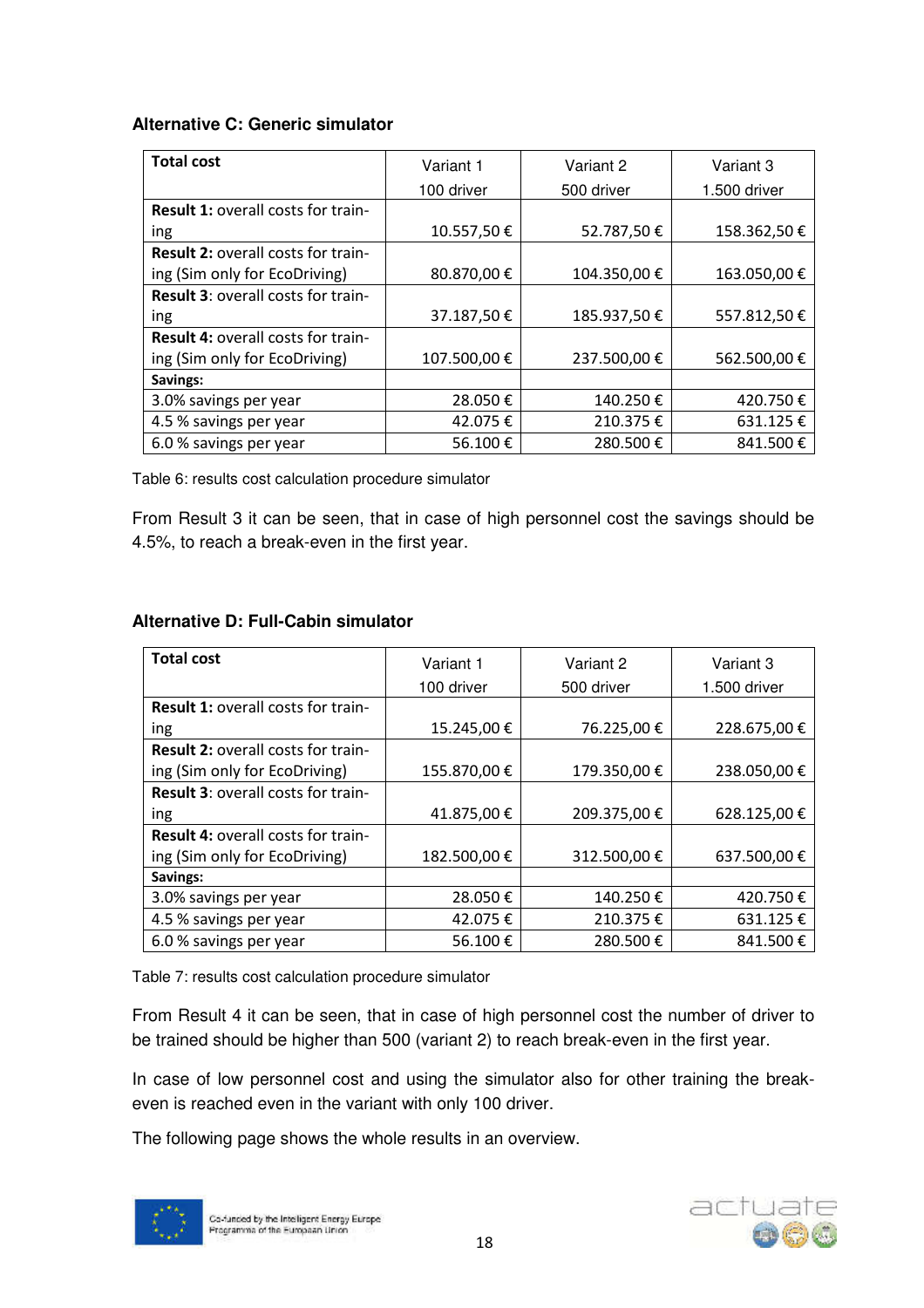| Cost model using simulator based training in clean vehicles - ACTUTATE            |                   |                          |                     |             |                   |                           |             |                      |               |             |                           |             |
|-----------------------------------------------------------------------------------|-------------------|--------------------------|---------------------|-------------|-------------------|---------------------------|-------------|----------------------|---------------|-------------|---------------------------|-------------|
|                                                                                   |                   |                          |                     |             |                   |                           |             |                      |               |             |                           |             |
| category                                                                          |                   | $\overline{A}$           |                     |             | R.                |                           |             | $\mathbf{c}$         |               |             | D                         |             |
| costs of simulator                                                                | Desktop simulator |                          | Procedure simulator |             | Generic simulator |                           |             | Full-Cabin simulator |               |             |                           |             |
| Acquisition costs simulator                                                       | 80.000,00€        |                          |                     | 300.000,00€ |                   | 500.000,00€               |             |                      | 1.000.000,00€ |             |                           |             |
| life cycle (years)                                                                |                   | 10                       |                     |             | 10                |                           |             | 10                   |               | 10          |                           |             |
| maintenance / update p.a. (5%)                                                    |                   | 4.000,00€                |                     |             | 15.000,00€        |                           |             | 25.000,00€           |               |             | 50.000,00€                |             |
| S1 costs with 1.600 h of usage p.a.                                               |                   | 7,50€                    |                     |             | 28,13€            |                           |             | 46,88€               |               |             | 93,75€                    |             |
| S2 costs simulator usage only for EcoDrive                                        | 120,00€           | 24,00€                   | 8,00€               | 450,00€     | 90,00€            | 30,00€                    | 750,00€     | 150,00€              | 50,00€        | 1.500,00€   | 300,00€                   | 100,00€     |
|                                                                                   |                   |                          |                     |             |                   |                           |             |                      |               |             |                           |             |
| personnel costs                                                                   | variant 1         | variant 2                | variant 3           | variant 1   | variant 2         | variant 3                 | variant 1   | variant 2            | variant 3     | variant 1   | variant 2                 | variant 3   |
| number of participants                                                            | 100               | 500                      | 1500                | 100         | 500               | 1500                      | 100         | 500                  | 1500          | 100         | 500                       | 1500        |
| A1. costs per participant per hour in Euro                                        | 6,20€             | 6,20€                    | 6,20€               | 6,20€       | 6,20€             | $6,20 \in$                | 6,20€       | $6,20 \in$           | 6,20€         | 6,20€       | 6,20€                     | 6,20€       |
| A2. costs per participant per hour in Euro                                        | 35,00€            | 35,00€                   | 35,00€              | 35,00€      | 35,00€            | 35,00€                    | 35,00€      | 35,00€               | 35,00€        | 35,00€      | 35,00€                    | 35,00€      |
| B1. costs per Trainer per hour                                                    | 9,10€             | $9.10 \in$               | 9,10€               | 9,10€       | 9,10€             | 9,10€                     | 9.10€       | 9,10€                | 9,10€         | 9,10€       | 9,10€                     | 9,10€       |
| B2. costs per Trainer per hour                                                    | 45,00€            | 45,00€                   | 45,00€              | 45,00€      | 45,00€            | 45,00€                    | 45,00€      | 45,00€               | 45,00€        | 45,00€      | 45,00€                    | 45,00€      |
| training duration (hours)                                                         | 8                 | 8                        | 8                   | 8           | 8                 | 8                         | 8           | 8                    | 8             | 8           | 8                         | 8           |
| number of participants per training session                                       | 8                 | 8                        | 8                   | 8           | 8                 |                           | 8           | 8                    | 8             | 8           | 8                         | 8           |
| cost summary                                                                      |                   |                          |                     |             |                   |                           |             |                      |               |             |                           |             |
| S1 costs simulator partly using for EcoDriving                                    | 750,00€           | 3.750.00€                | 11.250,00€          | 2.812,50€   | 14.062,50€        | 42.187,50€                | 4.687,50€   | 23.437,50€           | 70.312,50€    | 9.375.00€   | 46.875.00€                | 140.625.00€ |
| S2 costs simulator only for EcoDriving                                            | 12.000,00€        | 12.000,00€               | 12.000,00€          | 45.000,00€  | 45.000,00€        | 45.000,00€                | 75.000,00€  | 75.000,00€           | 75.000,00€    | 150.000,00€ | 150.000,00€               | 150.000,00€ |
| personnel costs low                                                               |                   |                          |                     |             |                   |                           |             |                      |               |             |                           |             |
| A1. costs of participants                                                         | 4.960,00€         | 24.800,00€               | 74.400,00€          | 4.960,00€   | 24.800,00€        | 74.400,00€                | 4.960,00€   | 24.800,00€           | 74.400,00€    | 4.960,00€   | 24.800,00€                | 74.400,00€  |
| B1. costs of trainer                                                              | 910,00€           | 4.550,00€                | 13.650,00€          | 910,00€     | 4.550,00€         | 13.650,00€                | 910,00€     | 4.550,00€            | 13.650,00€    | 910,00€     | 4.550,00€                 | 13.650,00€  |
| Total cost (personnel cost low)                                                   |                   |                          |                     |             |                   |                           |             |                      |               |             |                           |             |
| Result 1: S1+A1+B1 overall costs for training                                     | 6.620,00€         | 33.100,00€               | 99.300,00€          | 8.682,50€   |                   | 43.412,50 € 130.237,50 €  | 10.557,50€  | 52.787,50€           | 158.362,50€   | 15.245,00€  | 76.225,00€                | 228.675,00€ |
| Result 2: S2+A1+B1 overall costs for training                                     | 17.870,00€        | 41.350,00€               | 100.050,00€         | 50.870,00€  |                   | 74.350,00 € 133.050,00 €  | 80.870,00€  | 104.350,00€          | 163.050,00€   | 155.870,00€ | 179.350,00€               | 238.050,00€ |
|                                                                                   |                   |                          |                     |             |                   |                           |             |                      |               |             |                           |             |
| personnel costs high<br>A2. Kosten TN für Schulungen                              | 28.000,00€        | 140.000,00€              | 420.000,00€         | 28.000,00€  | 140.000,00€       | 420.000,00€               | 28.000,00€  | 140.000,00€          | 420.000,00€   | 28.000,00€  | 140.000,00€               | 420.000,00€ |
|                                                                                   |                   |                          |                     |             |                   |                           |             |                      |               |             |                           |             |
| B2. Kosten Trainer für Schulungen                                                 | 4.500,00€         | 22.500,00€               | 67.500,00€          | 4.500,00€   | 22.500,00€        | 67.500,00€                | 4.500,00€   | 22.500,00€           | 67.500,00€    | 4.500,00€   | 22.500,00€                | 67.500,00€  |
| Total cost (personnel cost high)<br>Result 3: S1+A2+B2 overall costs for training | 33.250,00€        | 166.250,00€              | 498.750,00€         | 35.312,50€  |                   | 176.562,50 € 529.687,50 € | 37.187.50€  | 185.937,50€          | 557.812.50€   |             | 41.875,00 € 209.375,00 €  | 628.125,00€ |
| Result 4: S2+A2+B2 overall costs for training                                     |                   | 44.500,00 € 174.500,00 € | 499.500,00€         | 77.500,00€  |                   | 207.500,00 € 532.500,00 € | 107.500,00€ | 237.500,00€          | 562.500,00€   |             | 182.500,00 € 312.500,00 € | 637.500,00€ |
|                                                                                   |                   |                          |                     |             |                   |                           |             |                      |               |             |                           |             |
| fuel consuption / savings                                                         |                   |                          |                     |             |                   |                           |             |                      |               |             |                           |             |
| energy consumption per driver per year                                            |                   | 9.350,00€                |                     |             | 9.350,00€         |                           |             | 9.350,00€            |               |             | 9.350,00€                 |             |
| energy consumption all driver per year                                            | 935.000€          | 4.675.000€               | 14.025.000€         | 935.000€    | 4.675.000€        | 14.025.000€               | 935.000€    | 4.675.000€           | 14.025.000€   | 935.000€    | 4.675.000€                | 14.025.000€ |
| X1. 3.0% savings per year                                                         | 28.050€           | 140.250€                 | 420.750€            | 28.050€     | 140.250€          | 420.750€                  | 28.050€     | 140.250€             | 420.750€      | 28.050€     | 140.250€                  | 420.750€    |
| X2. 4.5 % savings per year                                                        | 42.075€           | 210.375€                 | 631.125€            | 42.075€     | 210.375€          | 631.125€                  | 42.075€     | 210.375€             | 631.125€      | 42.075€     | 210.375€                  | 631.125€    |
| X3.6.0% savings per year                                                          | 56.100€           | 280.500€                 | 841.500€            | 56.100€     | 280.500€          | 841.500€                  | 56.100€     | 280.500€             | 841.500€      | 56.100€     | 280.500€                  | 841.500€    |